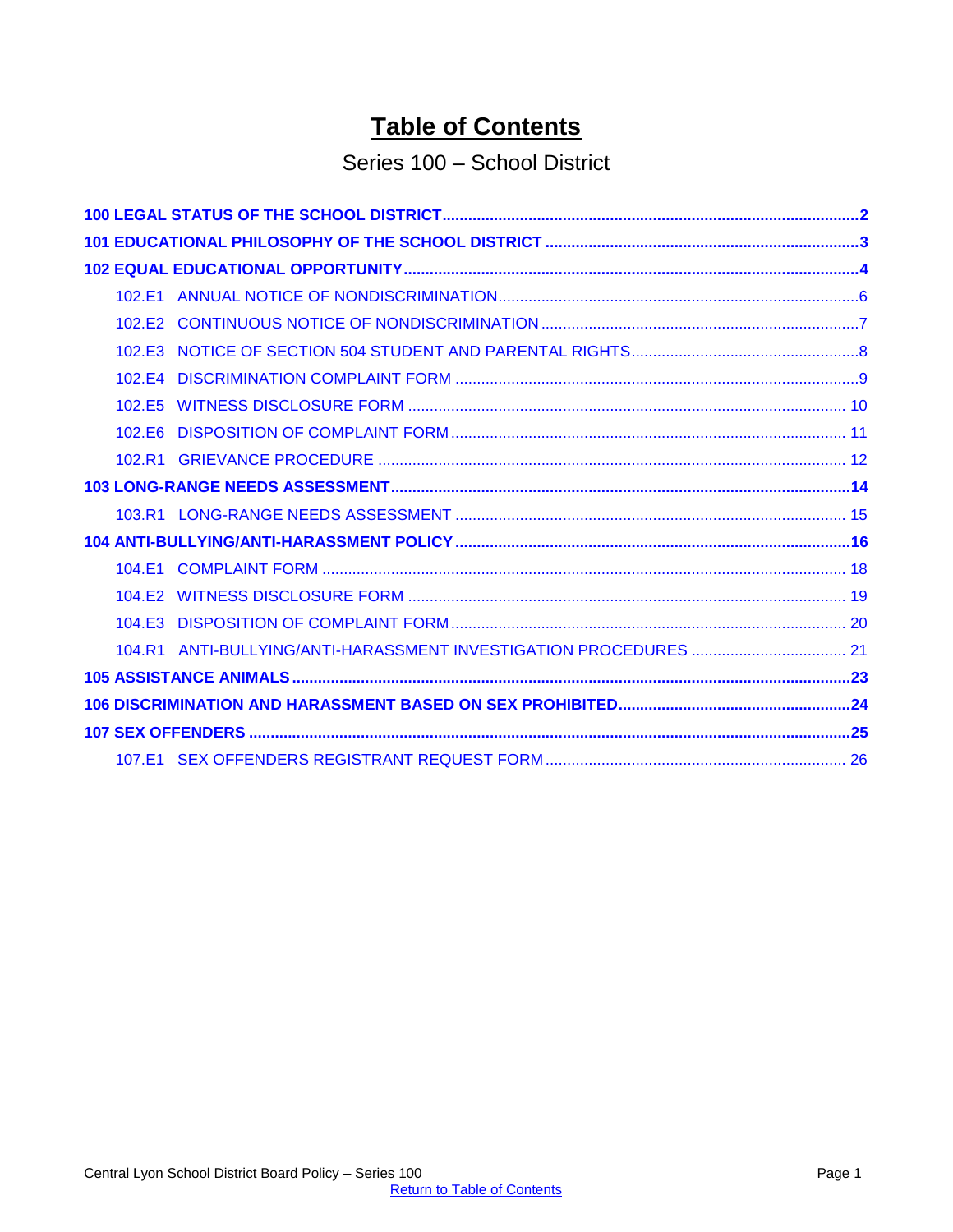## <span id="page-1-0"></span>**100 LEGAL STATUS OF THE SCHOOL DISTRICT**

Iowa law authorizes the creation of a Common Schools System. As part of this Common Schools System, this school district is a school corporation created and organized under Iowa law. This school district is known as the Central Lyon Community School District.

This school corporation is located in Lyon County, and its affairs are conducted by elected school officials, the Central Lyon Community School District Board of Directors. This school corporation has exclusive jurisdiction over school matters in the territory of the school district.

Legal Reference: Iowa Code §§ 274.1, .2, .6, .7; 279.8; 594A.

Cross Reference: 200 Legal Status of the Board of Directors

Approved 5/8/95 Reviewed 11/9/20 Revised 5/8/95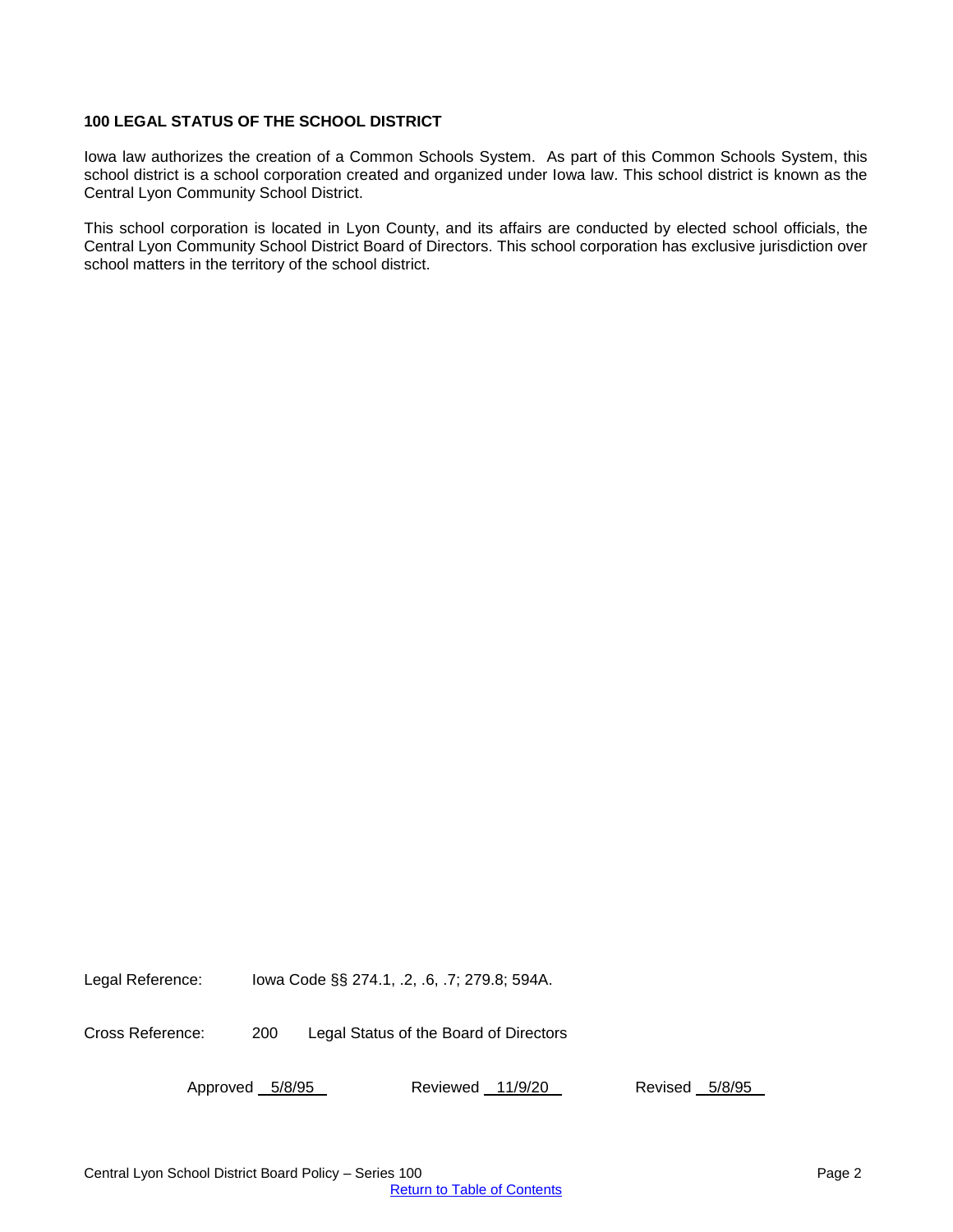#### <span id="page-2-0"></span>**101 EDUCATIONAL PHILOSOPHY OF THE SCHOOL DISTRICT**

As a school corporation of Iowa, the Central Lyon Community School District, acting through its board of directors, is dedicated to promoting an equal opportunity for a quality public education to its students. The board's ability may be limited by the school district's ability and willingness to furnish financial support in cooperation with student's parents and school district community. The board is also dedicated to providing the opportunity to develop a healthy social, intellectual, emotional, and physical self-concept in a learning environment that provides guidance to, and encourages critical thinking in, the students for a lifetime.

The board endeavors, through the dedication of the school district's resources, to encourage students, who come to the school district from a variety of backgrounds, to look forward to the time when they will have jobs, homes, families, places in the school district community, and attain recognition as individuals. In order to achieve this goal, the board will seek qualified employees dedicated to development of their professional skills for the betterment of the education program and for the expertise for educational productivity.

Instruction and curriculum are the key elements of a public education. Critical thinking and problem solving skills that will assist the students' preparation for life is instructed as part of a sequentially coordinated curriculum. The school district strives to prepare students for employment, to discover and nurture creative talent and to prepare them to meet and cope with social change in an atmosphere conducive to learning.

The support and involvement of the home and the school district community are essential to achieve educational excellence in the school district. The school district strives to maintain an active relationship with the home and the school district community to create within the students an awareness of dignity and worth of the individual, civic responsibility and respect for authority.

Legal Reference: Iowa Code §§ 256.11

Cross Reference: 102 Equal Educational Opportunity

103 Long-Range Needs Assessment

209 Board of Directors' Management Procedures

600 Goals and Objectives of the Education Program

602 Curriculum Development

Approved 5/8/95 Reviewed 11/9/20 Revised 9/14/98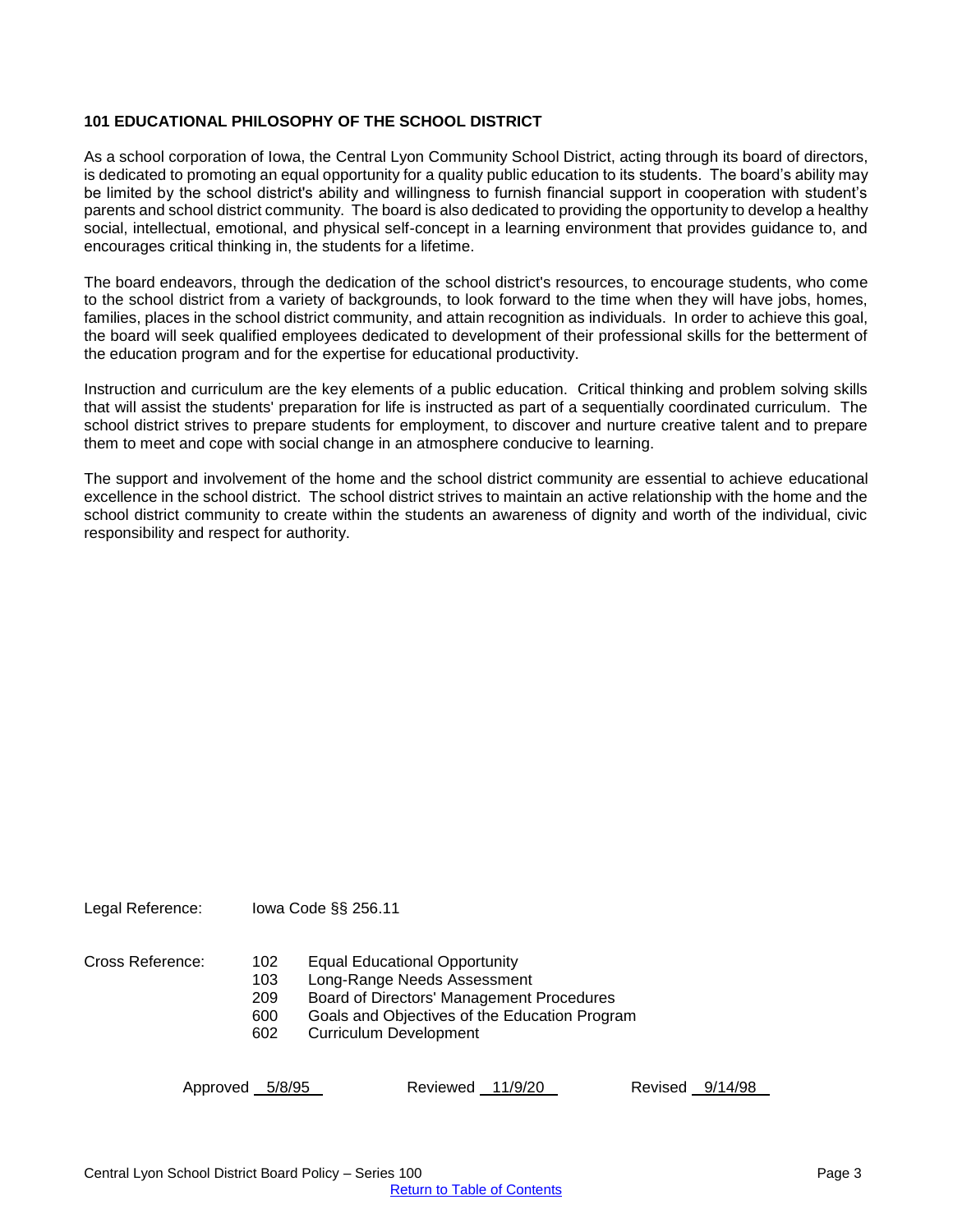#### <span id="page-3-0"></span>**102 EQUAL EDUCATIONAL OPPORTUNITY**

It is the goal of the board to develop a healthy social, intellectual, emotional, and physical self-concept in the students enrolled in the school district. Each student attending school will have the opportunity to use its education program and services as a means for self-improvement and individual growth. In so doing, the students are expected to conduct themselves in a manner that assures each student the same educational opportunity.

The Central Lyon Community School District does not discriminate on the basis of race, color, national origin, sex, disability, religion, creed, age (for employment), marital status (for programs), sexual orientation, gender identity and socioeconomic status (for programs) in its educational programs and its employment practices. The belief in equal educational opportunity serves as a guide for the board and employees in making decisions relating to school district facilities, employment, selection of educational materials, equipment, curriculum, and regulations affecting students. There is a grievance procedure for processing complaints of discrimination. If you have questions or a grievance related to this policy please contact the Superintendent, Central Lyon CSD, 1010 S. Greene St., Rock Rapids, IA 51246, (712) 472-2664, [superintendent@centrallyon.org.](mailto:superintendent@centrallyon.org)

Board policies, rules and regulations affect students while they are on school district property or on property within the jurisdiction of the school district; while on school owned and/or operated school or chartered vehicles; while attending or engaged in school activities; and while away from school grounds if misconduct will directly affect the good order, efficient management and welfare of the school district.

The board requires all persons, agencies, vendors, contractors and other persons and organizations doing business with or performing services for the school district to subscribe to all applicable federal and state laws, executive orders, rules and regulations pertaining to contract compliance and equal opportunity.

Inquiries by students regarding compliance with equal educational opportunity and affirmative action laws and policies, including but not limited to complaints of discrimination, are directed to the Affirmative Action Coordinator by writing to the Affirmative Action Coordinator/Superintendent, Central Lyon CSD, 1010 S. Greene St., Rock Rapids, IA 51246, (712) 472-2664, [superintendent@centrallyon.org.](mailto:superintendent@centrallyon.org)

Inquiries by students regarding compliance with equal educational opportunity and affirmative action laws and policies, including but not limited to complaints of discrimination, may also be directed in writing to the Director of the Region VII office of Civil Rights, U.S. Department of Education, John C. Kluczynski Federal Building, 230 S. Dearborn St., 37th Floor, Chicago, IL, 60604 (312) 730-1560, fax (312) 730-1576 [OCR.Chicago@ed.gov,](mailto:OCR.Chicago@ed.gov) the Iowa Civil Rights Commissioner, [https://icrc.iowa.gov,](https://icrc.iowa.gov/) (515) 281-4121 or the Iowa Dept. of Education, Grimes State Office Bldg., Des Moines, IA 50319. (515) 281-5294. This inquiry or complaint to the federal or state office may be done instead of, or in addition to, an inquiry or complaint at the local level.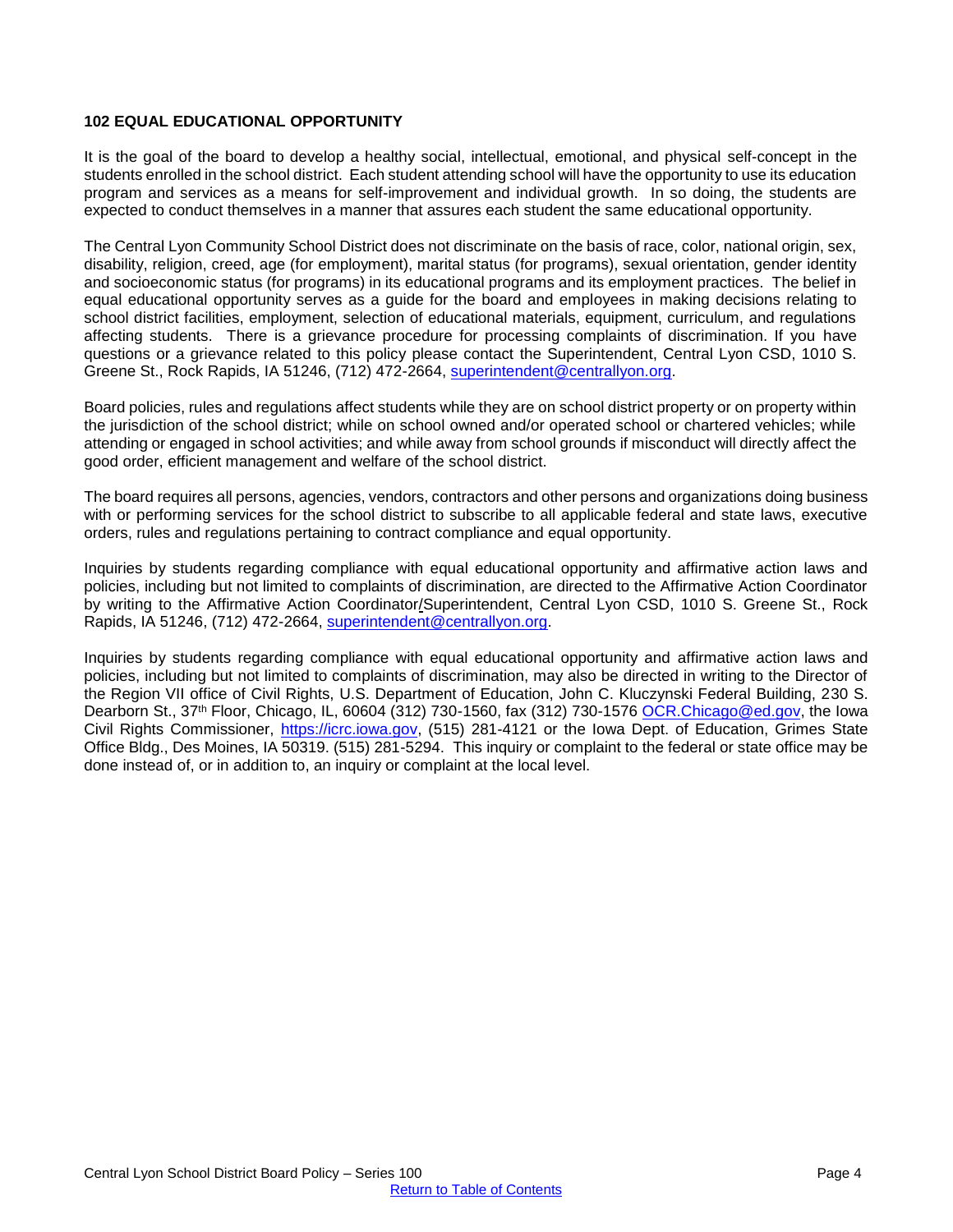| Legal Reference: | 281 LA.C. 12.                | 20 U.S.C. §§ 1221 <i>et seq.</i><br>20 U.S.C. §§ 1681 et seq.<br>20 U.S.C. §§ 1701 et seq.<br>29 U.S.C. § 206 et seq.<br>29 U.S.C. § 794<br>42 U.S.C. §§ 2000d and 2000e.<br>42 U.S.C. §§ 12101 et seq.<br>34 C.F.R. Pt. 100.<br>34 C.F.R. Pt. 104.<br>lowa Code §§ 216.6; 216.9; 256.11; 280.3. |
|------------------|------------------------------|--------------------------------------------------------------------------------------------------------------------------------------------------------------------------------------------------------------------------------------------------------------------------------------------------|
| Cross Reference: | 101<br>401.1<br>500<br>506.1 | Educational Philosophy of the School District<br><b>Equal Employment Opportunity</b><br><b>Objectives for Equal Educational Opportunities for Students</b><br><b>Student Records</b>                                                                                                             |

Approved 5/08/95 Reviewed 11/9/20 Revised 11/9/20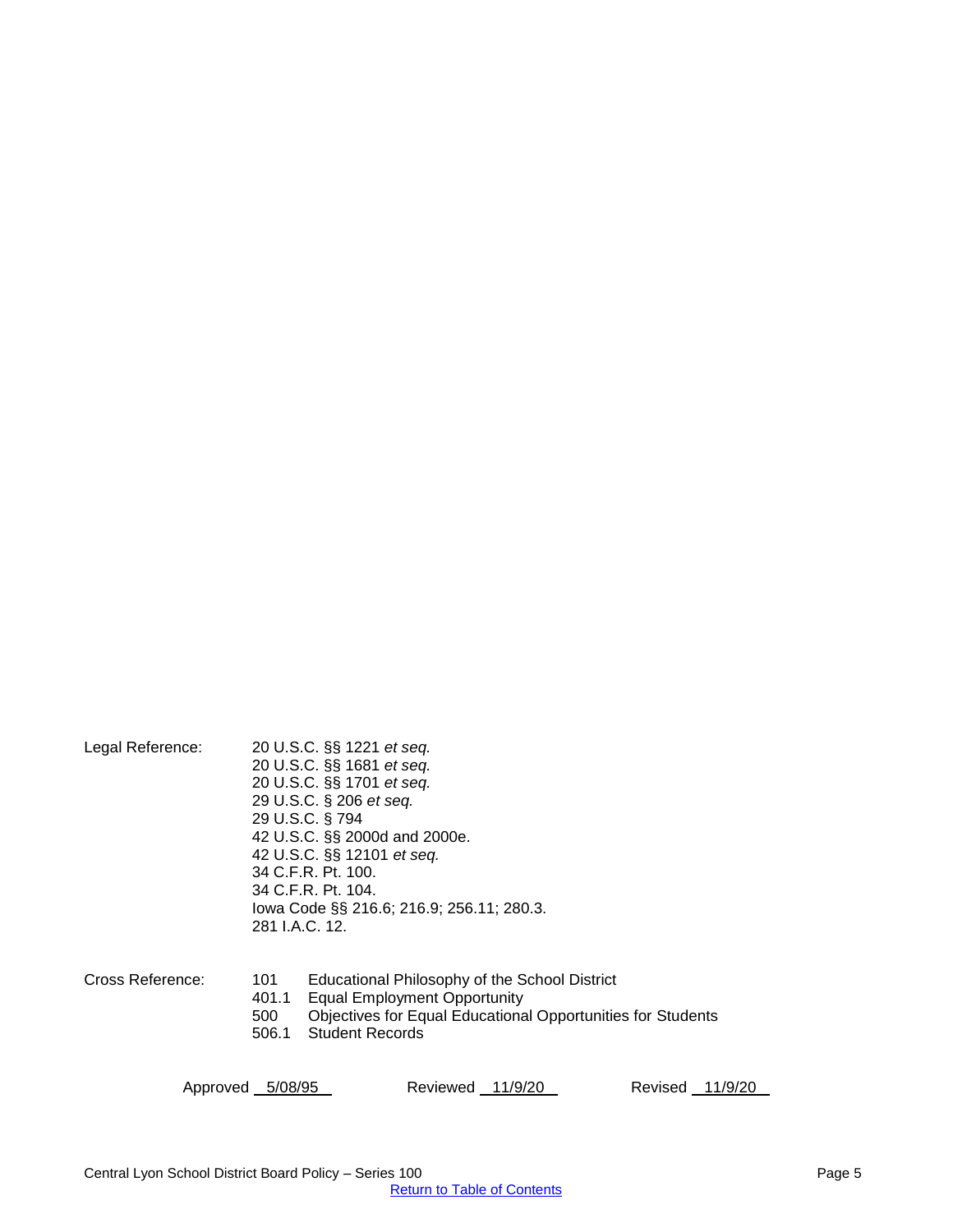#### 102.E1 ANNUAL NOTICE OF NONDISCRIMINATION

<span id="page-5-0"></span>The Central Lyon CSD offers career and technical programs in the following areas of study:

## BUSINESS, FAMILY & CONSUMER SCIENCES, INDUSTRIAL ARTS, VOCATION AGRICULTURE

It is the policy of the Central Lyon Community School District not to discriminate on the basis of race, color, national origin, sex, disability, religion, creed, age (for employment), marital status (for programs), sexual orientation, gender identity and socioeconomic status (for programs) in its educational programs and its employment practices. There is a grievance procedure for processing complaints of discrimination. If you have questions or a grievance related to this policy please contact the Superintendent, Central Lyon CSD, 1010 S. Greene St., Rock Rapids, IA 51246, (712) 472-2664, [superintendent@centrallyon.org.](mailto:superintendent@centrallyon.org)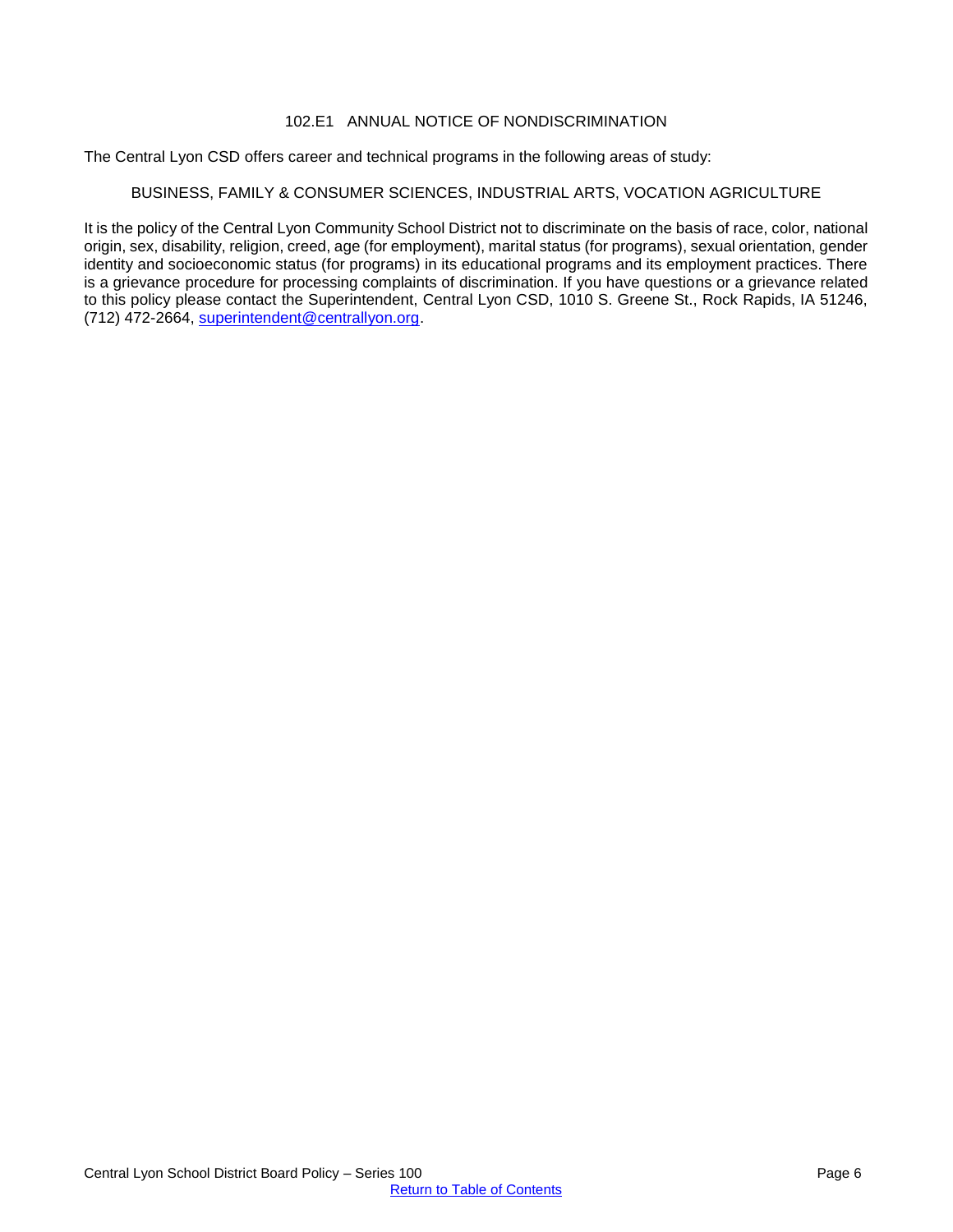#### 102.E2 CONTINUOUS NOTICE OF NONDISCRIMINATION

<span id="page-6-0"></span>It is the policy of the Central Lyon Community School District not to discriminate on the basis of race, color, national origin, sex, disability, religion, creed, age (for employment), marital status (for programs), sexual orientation, gender identity and socioeconomic status (for programs) in its educational programs and its employment practices. There is a grievance procedure for processing complaints of discrimination. If you have questions or a grievance related to this policy please contact the Superintendent, Central Lyon CSD, 1010 S. Greene St., Rock Rapids, IA 51246, (712) 472-2664, [superintendent@centrallyon.org.](mailto:superintendent@centrallyon.org)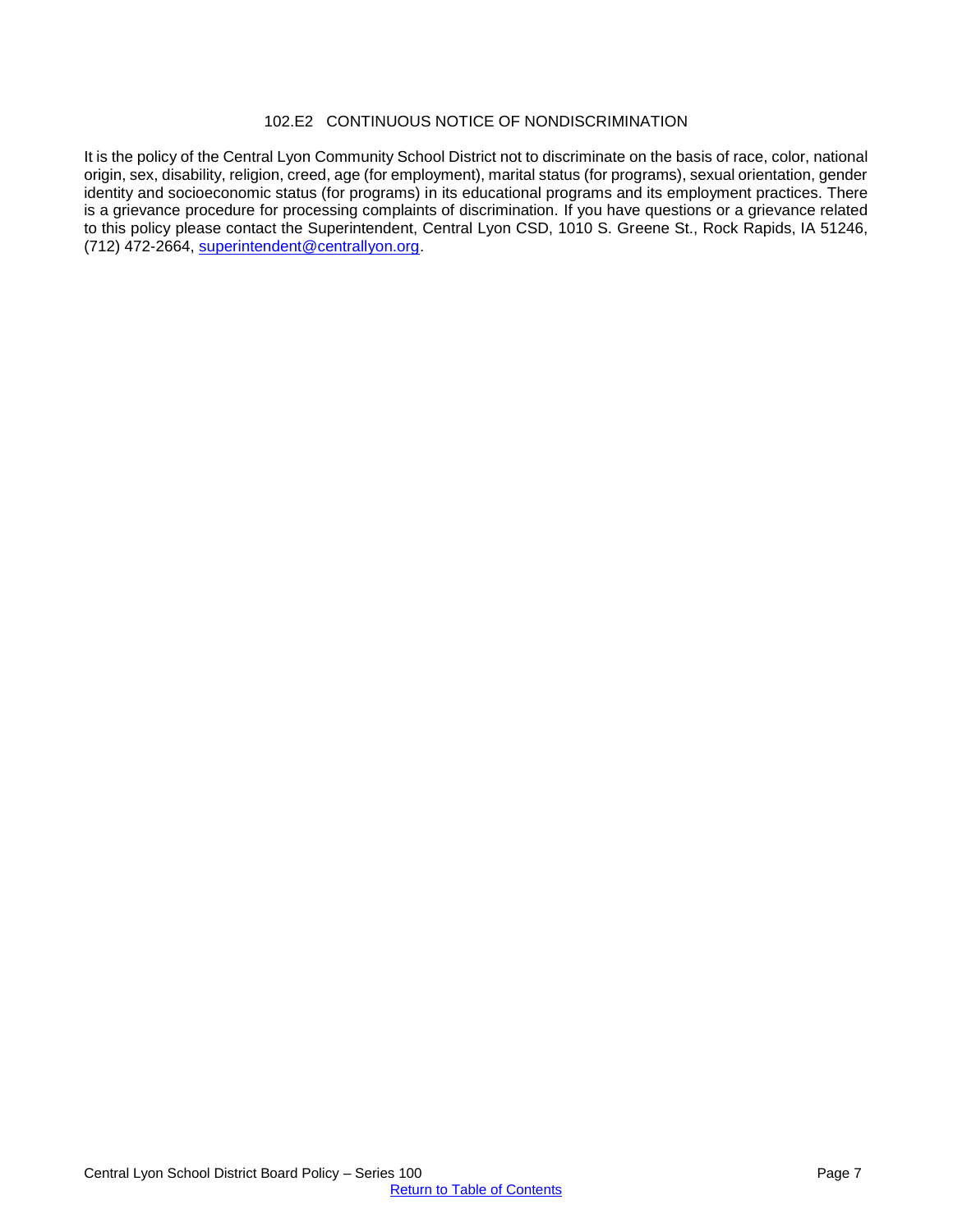## 102.E3 NOTICE OF SECTION 504 STUDENT AND PARENTAL RIGHTS

<span id="page-7-0"></span>The Central Lyon Community School District does not discriminate in its educational programs and activities on the basis of a student's disability. It has been determined that your child has a qualifying disability for which accommodations may need to be made to meet his or her individual needs as adequately as the needs of other students. As a parent, you have the right to the following:

- Participation of your child in school district programs and activities, including extracurricular programs and activities, to the maximum extent appropriate, free of discrimination based upon the student's disability and at the same level as students without disabilities;
- Receipt of free educational services to the extent they are provided students without disabilities:
- Receipt of information about your child and your child's educational programs and activities in your native language;
- Notice of identification of your child as having a qualifying disability for which accommodations may need to be made and notice prior to evaluation and placement of your child and right to periodically request a reevaluation of your child;
- Inspect and review your child's educational records including a right to copy those records for a reasonable fee; you also have a right to ask the school district to amend your child's educational records if you feel the information in the records is misleading or inaccurate; should the school district refuse to amend the records, you have a right to a hearing and to place an explanatory letter in your child's file explaining why you feel the records are misleading or inaccurate; and
- Hearing before an impartial hearing officer if you disagree with your child's evaluation or placement; you have a right to counsel at the hearing and have the decision of the impartial hearing officer reviewed.

It is the policy of the Central Lyon Community School District not to discriminate on the basis of race, color, national origin, sex, disability, religion, creed, age (for employment), marital status (for programs), sexual orientation, gender identity and socioeconomic status (for programs) in its educational programs and its employment practices. There is a grievance procedure for processing complaints of discrimination. If you have questions or a grievance related to this policy please contact the Superintendent, Central Lyon CSD, 1010 S. Greene St., Rock Rapids, IA 51246, (712) 472-2664, [superintendent@centrallyon.org.](mailto:superintendent@centrallyon.org)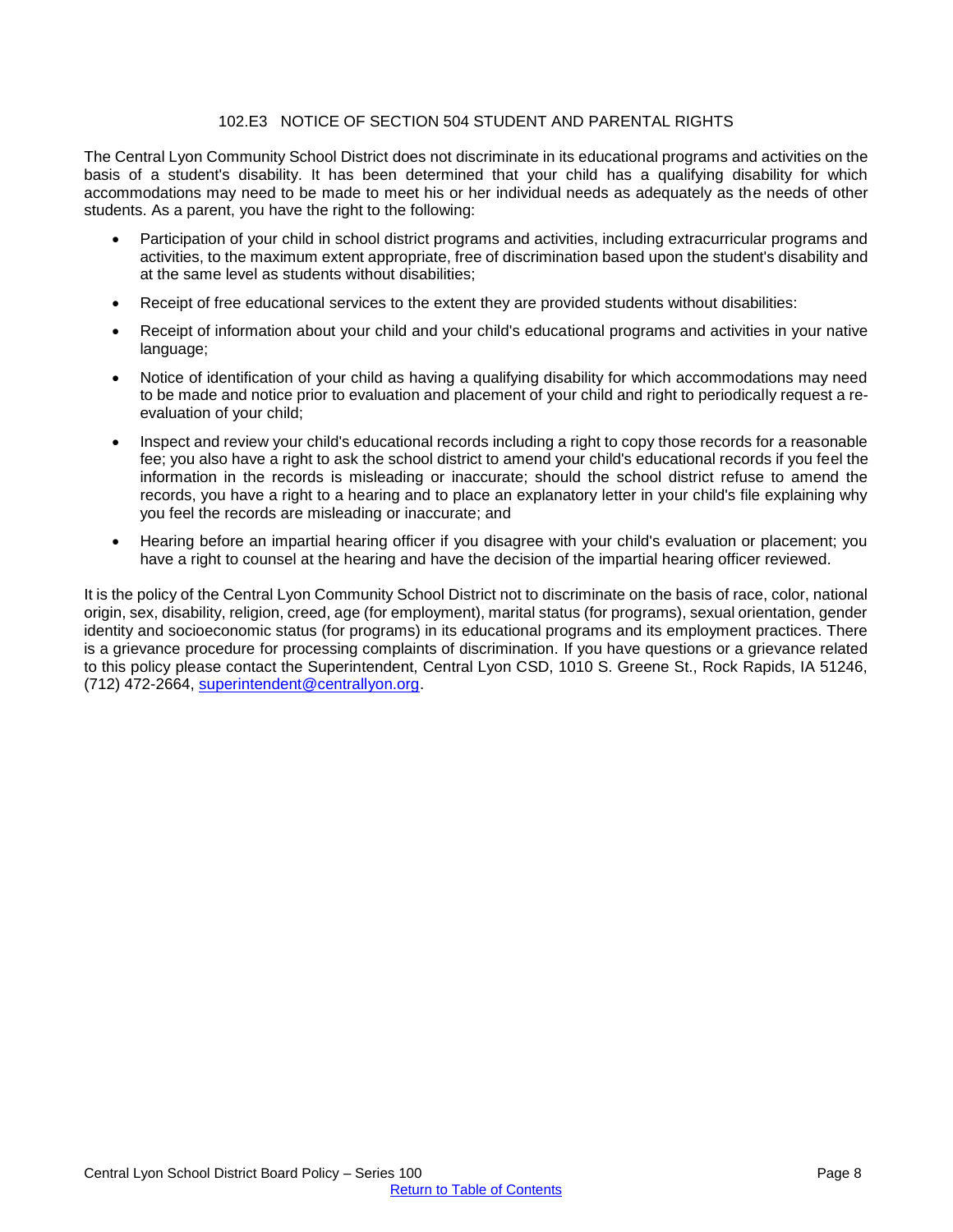## 102.E4 DISCRIMINATION COMPLAINT FORM

<span id="page-8-0"></span>

| Date of complaint:                                                                                                                                       |  |
|----------------------------------------------------------------------------------------------------------------------------------------------------------|--|
| Name of Complainant:                                                                                                                                     |  |
| Are you filling out this form for<br>yourself or someone else (please<br>identify the individual if you are<br>submitting on behalf of someone<br>else): |  |
| Who or what entity do you believe<br>discriminated against, harassed,<br>or bullied you (or someone else)?                                               |  |
| Date and place of alleged<br>$incident(s)$ :                                                                                                             |  |
|                                                                                                                                                          |  |
| Names of any witnesses (if any):                                                                                                                         |  |

Nature of discrimination, harassment, or bullying alleged (check all that apply):

| Age                    | <b>Physical Attribute</b>         | Sex                       |
|------------------------|-----------------------------------|---------------------------|
| <b>Disability</b>      | <b>Physical/Mental Ability</b>    | <b>Sexual Orientation</b> |
| <b>Familial Status</b> | <b>Political Belief</b>           | Socio-economic Background |
| Gender Identity        | <b>Political Party Preference</b> | Other - Please Specify:   |
| <b>Marital Status</b>  | Race/Color                        |                           |
| National Origin/Ethnic |                                   |                           |
| Background/Ancestry    | Religion/Creed                    |                           |

In the space below, please describe what happened and why you believe that you or someone else has been discriminated against, harassed, or bullied. Please be as specific as possible and attach additional pages if necessary.

\_\_\_\_\_\_\_\_\_\_\_\_\_\_\_\_\_\_\_\_\_\_\_\_\_\_\_\_\_\_\_\_\_\_\_\_\_\_\_\_\_\_\_\_\_\_\_\_\_\_\_\_\_\_\_\_\_\_\_\_\_\_\_\_\_\_\_\_\_\_\_\_\_\_\_\_\_\_\_\_\_\_\_\_\_\_\_\_\_\_

\_\_\_\_\_\_\_\_\_\_\_\_\_\_\_\_\_\_\_\_\_\_\_\_\_\_\_\_\_\_\_\_\_\_\_\_\_\_\_\_\_\_\_\_\_\_\_\_\_\_\_\_\_\_\_\_\_\_\_\_\_\_\_\_\_\_\_\_\_\_\_\_\_\_\_\_\_\_\_\_\_\_\_\_\_\_\_\_\_\_

\_\_\_\_\_\_\_\_\_\_\_\_\_\_\_\_\_\_\_\_\_\_\_\_\_\_\_\_\_\_\_\_\_\_\_\_\_\_\_\_\_\_\_\_\_\_\_\_\_\_\_\_\_\_\_\_\_\_\_\_\_\_\_\_\_\_\_\_\_\_\_\_\_\_\_\_\_\_\_\_\_\_\_\_\_\_\_\_\_\_

\_\_\_\_\_\_\_\_\_\_\_\_\_\_\_\_\_\_\_\_\_\_\_\_\_\_\_\_\_\_\_\_\_\_\_\_\_\_\_\_\_\_\_\_\_\_\_\_\_\_\_\_\_\_\_\_\_\_\_\_\_\_\_\_\_\_\_\_\_\_\_\_\_\_\_\_\_\_\_\_\_\_\_\_\_\_\_\_\_\_

\_\_\_\_\_\_\_\_\_\_\_\_\_\_\_\_\_\_\_\_\_\_\_\_\_\_\_\_\_\_\_\_\_\_\_\_\_\_\_\_\_\_\_\_\_\_\_\_\_\_\_\_\_\_\_\_\_\_\_\_\_\_\_\_\_\_\_\_\_\_\_\_\_\_\_\_\_\_\_\_\_\_\_\_\_\_\_\_\_\_

I agree that all of the information on this form is accurate and true to the best of my knowledge.

Signature: \_\_\_\_\_\_\_\_\_\_\_\_\_\_\_\_\_\_\_\_\_\_\_\_\_\_\_\_\_\_\_\_\_\_\_\_\_ Date: \_\_\_\_\_\_\_\_\_\_\_\_\_\_\_\_\_\_\_\_\_\_\_\_\_\_\_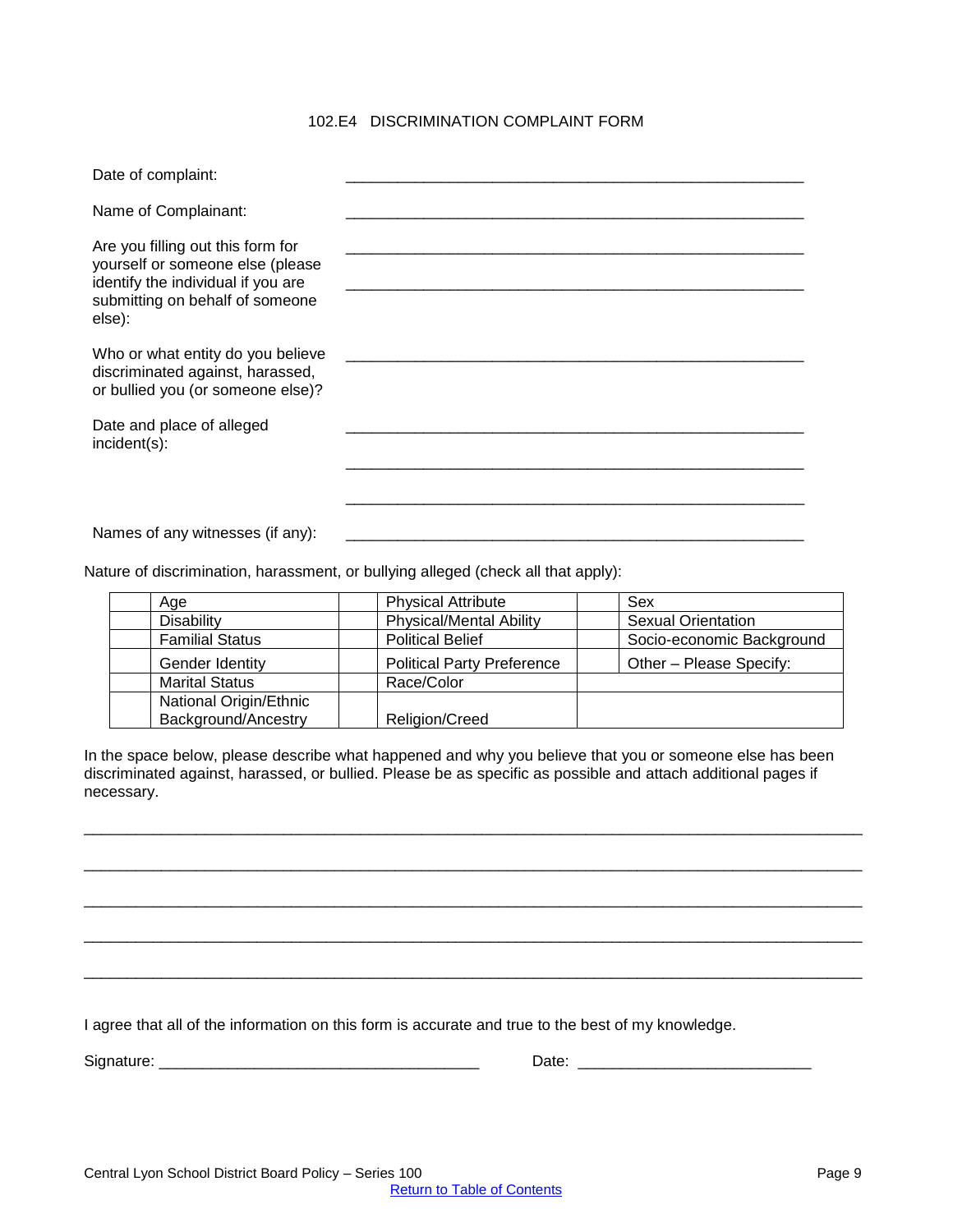## 102.E5 WITNESS DISCLOSURE FORM

<span id="page-9-0"></span>

| Name of Witness:                                                                      |  |
|---------------------------------------------------------------------------------------|--|
| Date of interview:                                                                    |  |
| Date of initial complaint:                                                            |  |
| Name of Complainant (include<br>whether the Complainant is a<br>student or employee): |  |
| Date and place of alleged<br>incident(s):                                             |  |
|                                                                                       |  |

Nature of discrimination, harassment, or bullying alleged (check all that apply):

|                        |                                   | .                         |
|------------------------|-----------------------------------|---------------------------|
| Age                    | <b>Physical Attribute</b>         | Sex                       |
| Disability             | <b>Physical/Mental Ability</b>    | <b>Sexual Orientation</b> |
| <b>Familial Status</b> | <b>Political Belief</b>           | Socio-economic Background |
| Gender Identity        | <b>Political Party Preference</b> | Other - Please Specify:   |
| <b>Marital Status</b>  | Race/Color                        |                           |
| National Origin/Ethnic |                                   |                           |
| Background/Ancestry    | Religion/Creed                    |                           |

| ,我们也不会有什么。""我们的人,我们也不会有什么?""我们的人,我们也不会有什么?""我们的人,我们也不会有什么?""我们的人,我们也不会有什么?""我们的人 |  |
|----------------------------------------------------------------------------------|--|
|                                                                                  |  |
|                                                                                  |  |
|                                                                                  |  |
|                                                                                  |  |
|                                                                                  |  |
|                                                                                  |  |
|                                                                                  |  |
|                                                                                  |  |
|                                                                                  |  |
|                                                                                  |  |
|                                                                                  |  |
|                                                                                  |  |
|                                                                                  |  |

I agree that all of the information on this form is accurate and true to the best of my knowledge.

| Signature: |  |
|------------|--|
|------------|--|

Signature: \_\_\_\_\_\_\_\_\_\_\_\_\_\_\_\_\_\_\_\_\_\_\_\_\_\_\_\_\_\_\_\_\_\_\_\_\_ Date: \_\_\_\_\_\_\_\_\_\_\_\_\_\_\_\_\_\_\_\_\_\_\_\_\_\_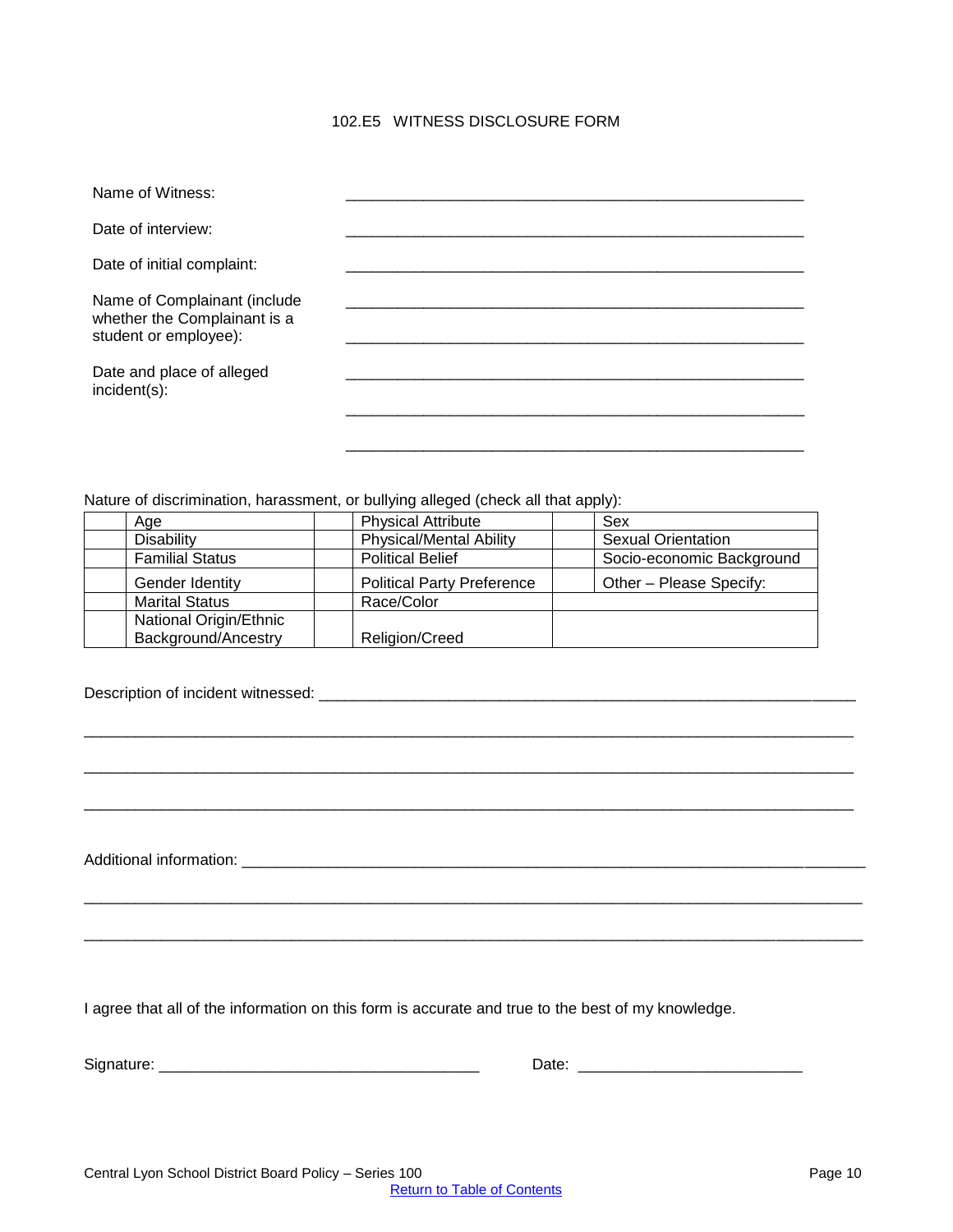# 102.E6 DISPOSITION OF COMPLAINT FORM

<span id="page-10-0"></span>

| Date:                                                                                 |  |
|---------------------------------------------------------------------------------------|--|
| Date of initial complaint:                                                            |  |
| Name of Complainant (include<br>whether the Complainant is a<br>student or employee): |  |
| Date and place of alleged<br>$incident(s)$ :                                          |  |
|                                                                                       |  |
| Name of Respondent (include<br>whether the Respondent is a<br>student or employee):   |  |

Nature of discrimination, harassment, or bullying alleged (check all that apply):

| Age                    | <b>Physical Attribute</b>         | Sex                       |
|------------------------|-----------------------------------|---------------------------|
| Disability             | <b>Physical/Mental Ability</b>    | <b>Sexual Orientation</b> |
| <b>Familial Status</b> | <b>Political Belief</b>           | Socio-economic Background |
| Gender Identity        | <b>Political Party Preference</b> | Other - Please Specify:   |
| <b>Marital Status</b>  | Race/Color                        |                           |
| National Origin/Ethnic |                                   |                           |
| Background/Ancestry    | Religion/Creed                    |                           |

\_\_\_\_\_\_\_\_\_\_\_\_\_\_\_\_\_\_\_\_\_\_\_\_\_\_\_\_\_\_\_\_\_\_\_\_\_\_\_\_\_\_\_\_\_\_\_\_\_\_\_\_\_\_\_\_\_\_\_\_\_\_\_\_\_\_\_\_\_\_\_\_\_\_\_\_\_\_\_\_\_\_\_\_\_\_\_\_\_\_

\_\_\_\_\_\_\_\_\_\_\_\_\_\_\_\_\_\_\_\_\_\_\_\_\_\_\_\_\_\_\_\_\_\_\_\_\_\_\_\_\_\_\_\_\_\_\_\_\_\_\_\_\_\_\_\_\_\_\_\_\_\_\_\_\_\_\_\_\_\_\_\_\_\_\_\_\_\_\_\_\_\_\_\_\_\_\_\_\_\_

\_\_\_\_\_\_\_\_\_\_\_\_\_\_\_\_\_\_\_\_\_\_\_\_\_\_\_\_\_\_\_\_\_\_\_\_\_\_\_\_\_\_\_\_\_\_\_\_\_\_\_\_\_\_\_\_\_\_\_\_\_\_\_\_\_\_\_\_\_\_\_\_\_\_\_\_\_\_\_\_\_\_\_\_\_\_\_\_\_\_

\_\_\_\_\_\_\_\_\_\_\_\_\_\_\_\_\_\_\_\_\_\_\_\_\_\_\_\_\_\_\_\_\_\_\_\_\_\_\_\_\_\_\_\_\_\_\_\_\_\_\_\_\_\_\_\_\_\_\_\_\_\_\_\_\_\_\_\_\_\_\_\_\_\_\_\_\_\_\_\_\_\_\_\_\_\_\_\_\_\_

\_\_\_\_\_\_\_\_\_\_\_\_\_\_\_\_\_\_\_\_\_\_\_\_\_\_\_\_\_\_\_\_\_\_\_\_\_\_\_\_\_\_\_\_\_\_\_\_\_\_\_\_\_\_\_\_\_\_\_\_\_\_\_\_\_\_\_\_\_\_\_\_\_\_\_\_\_\_\_\_\_\_\_\_\_\_\_\_\_\_

\_\_\_\_\_\_\_\_\_\_\_\_\_\_\_\_\_\_\_\_\_\_\_\_\_\_\_\_\_\_\_\_\_\_\_\_\_\_\_\_\_\_\_\_\_\_\_\_\_\_\_\_\_\_\_\_\_\_\_\_\_\_\_\_\_\_\_\_\_\_\_\_\_\_\_\_\_\_\_\_\_\_\_\_\_\_\_\_\_\_

Summary of Investigation:

I agree that all of the information on this form is accurate and true to the best of my knowledge.

| $-$<br>$\sim$ $\sim$ $\sim$<br>. | C <sub>1</sub><br>וס | <b>STATISTICS</b><br>. . |
|----------------------------------|----------------------|--------------------------|
|----------------------------------|----------------------|--------------------------|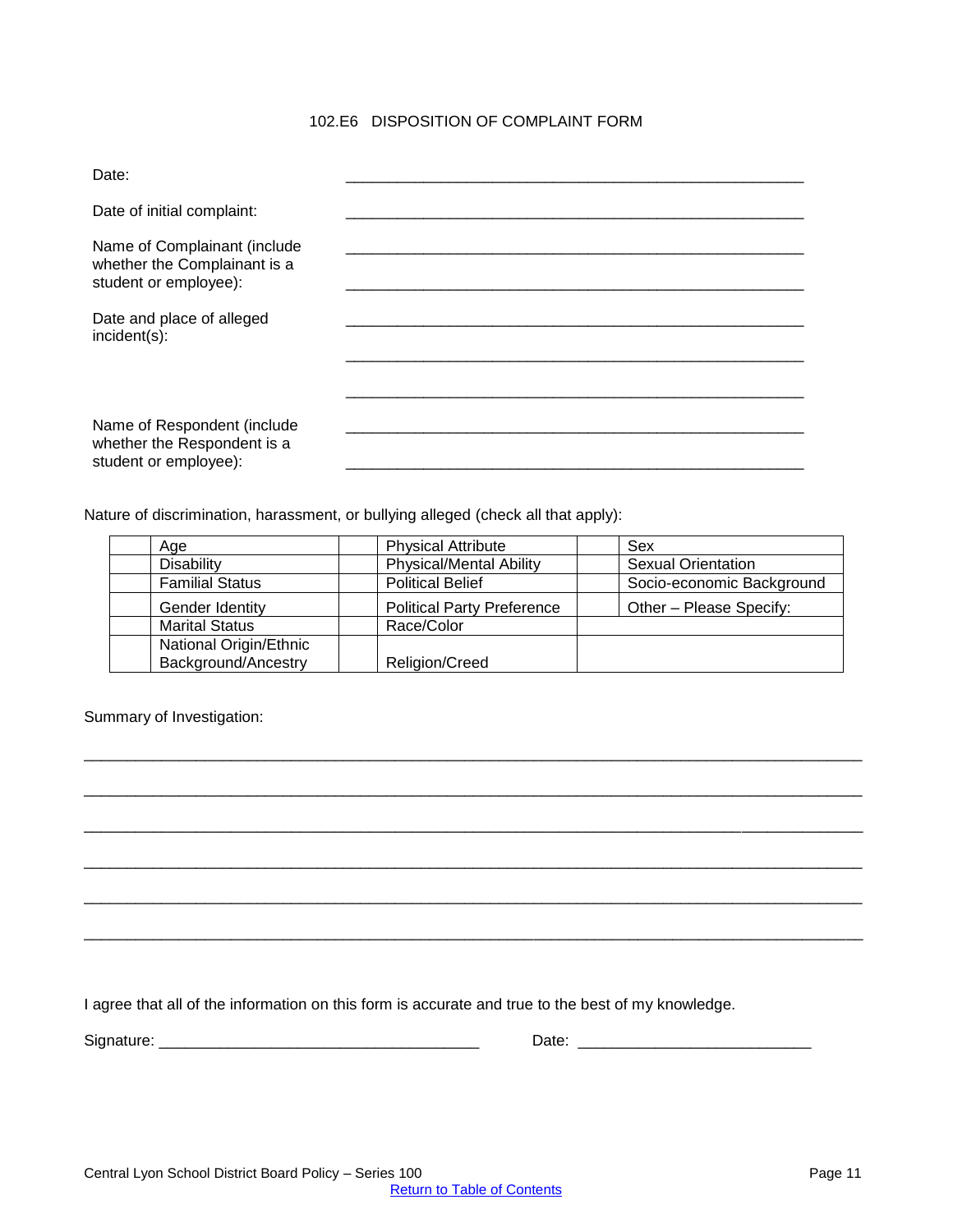## 102.R1 GRIEVANCE PROCEDURE

<span id="page-11-0"></span>It is the policy of the Central Lyon Community School District not to discriminate on the basis of race, color, national origin, sex, disability, religion, creed, age (for employment), marital status (for programs), sexual orientation, gender identity and socioeconomic status (for programs) in its educational programs and its employment practices. There is a grievance procedure for processing complaints of discrimination. If you have questions or a grievance related to this policy please contact the Superintendent, Central Lyon CSD, 1010 S. Greene St., Rock Rapids, IA 51246, (712) 472-2664, [superintendent@centrallyon.org.](mailto:superintendent@centrallyon.org)

Students, parents of students, employees, and applicants for employment in the school district have the right to file a formal complaint alleging discrimination. The district has policies and procedures in place to identify and investigate complaints alleging discrimination. If appropriate, the district will take steps to prevent the recurrence of discrimination and to correct its discriminatory effects on the Complainant and others.

A Complainant may attempt to resolve the problem informally by discussing the matter with a building principal or a direct supervisor. However, the Complainant has the right to end the informal process at any time and pursue the formal grievance procedures outlined below. Use of the informal or formal grievance procedure is not a prerequisite to the pursuit of other remedies. Please note that informal processes and procedures are not to be used in certain circumstances (e.g., sexual harassment and sexual assault).

#### **Filing a Complaint**

A Complainant who wishes to avail himself/herself of this grievance procedure may do so by filing a complaint with the equity coordinator(s). An alternate will be designated in the event it is claimed that the equity coordinator or superintendent committed the alleged discrimination or some other conflict of interest exists. Complaints shall be filed within 180 of the event giving rise to the complaint or from the date the Complainant could reasonably become aware of such occurrence*.* The Complainant will state the nature of the complaint and the remedy requested. The equity coordinator(s) shall assist the Complainant as needed.

#### **Investigation**

Within 15 working days, the equity coordinator will begin the investigation of the complaint or appoint a qualified person to undertake the investigation (hereinafter "equity coordinator"). If the Complainant is under 18 years of age, the equity coordinator shall notify his or her parent(s)/guardian(s) that they may attend investigatory meetings in which the Complainant is involved. The complaint and identity of the Complainant, Respondent, or witnesses will only be disclosed as reasonably necessary in connection with the investigation or as required by law or policy. The investigation may include, but is not limited to the following:

- A request for the Complainant to provide a written statement regarding the nature of the complaint;
- A request for the individual named in the complaint to provide a written statement;
- A request for witnesses identified during the course of the investigation to provide a written statement;
- Interviews of the Complainant, Respondent, or witnesses;
- An opportunity to present witnesses or other relevant information; and
- Review and collection of documentation or information deemed relevant to the investigation.

Within 60 working days, the equity coordinator shall complete the investigation and issue a report with respect to the findings.

The equity coordinator shall notify the Complainant and Respondent of the decision within 5 working days of completing the written report. Notification shall be by U.S. mail, first class.

#### **Decision and Appeal**

The complaint is closed after the equity coordinator has issued the report, unless within *10* working days after receiving the decision, either party appeals the decision to the superintendent by making a written request detailing why he/she believes the decision should be reconsidered. The equity coordinator shall promptly forward all materials relative to the complaint and appeal to the superintendent. Within *30* working days, the superintendent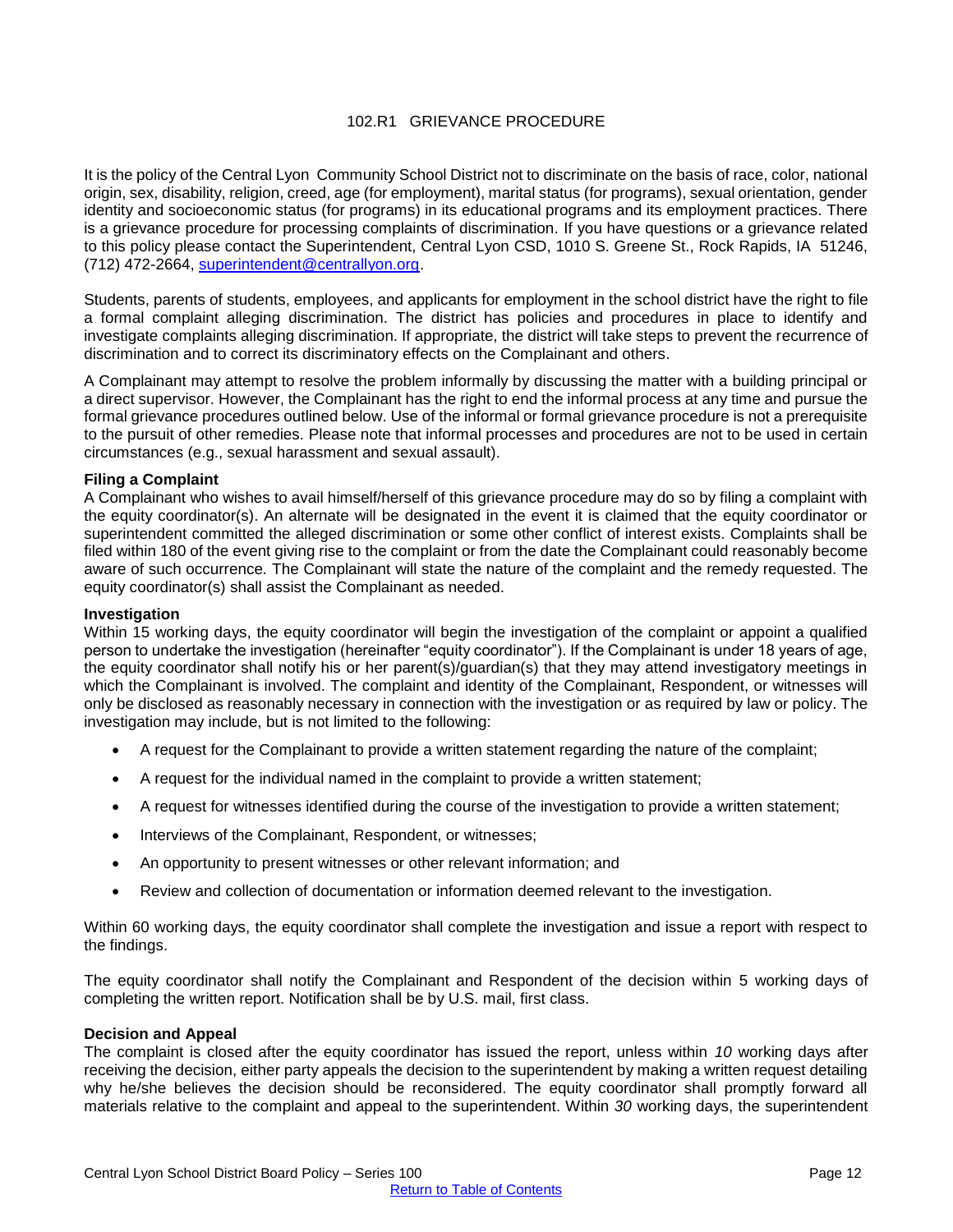shall affirm, reverse, amend the decision, or direct the equity coordinator to gather additional information. The superintendent shall notify the Complainant, Respondent, and the equity coordinator of the decision within 5 working days of the decision. Notification shall be by U.S. mail, first class.

The decision of the superintendent shall be final.

The decision of the superintendent in no way prejudices a party from seeking redress through state or federal agencies as provided by in law.

This policy and procedures are to be used for complaints of discrimination, in lieu of any other general complaint policies or procedures that may be available.

If any of the stated timeframes cannot be met by the district, the district will notify the parties and pursue completion as promptly as possible.

Retaliation against any person, because the person has filed a complaint or assisted or participated in an investigation, is prohibited. Persons found to have engaged in retaliation shall be subject to discipline by appropriate measures.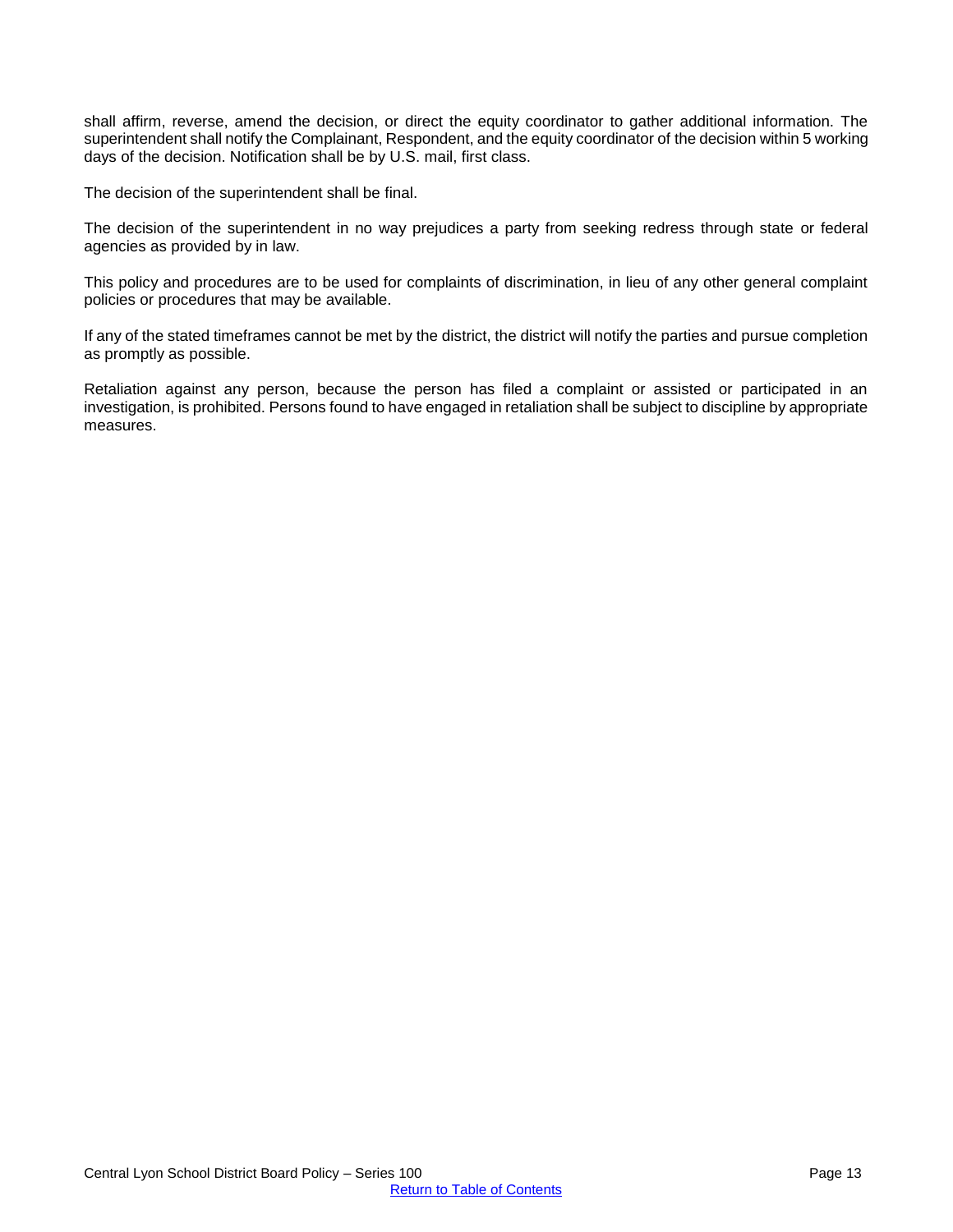#### <span id="page-13-0"></span>**103 LONG-RANGE NEEDS ASSESSMENT**

Long-range needs assessment enables the school district to analyze assessment data, get feedback from the community about its expectation of students and determine how well students are meeting student learning goals. The board will conduct ongoing and in-depth needs assessment, soliciting information from business, labor, industry, higher education and community members, regarding their expectations for adequate student preparation.

In conjunction with the in-depth needs assessment of the school district, the board will authorize the appointment of a committee, representing administrators, employees, parents, students and community members, to make recommendations and assist the board in determining the priorities of the school district in addition to the basic skills areas of the education program.

The Central Lyon School District will survey students, families and community members; continue to include the public in building or parent advisory groups; and appoint a school improvement advisory committee that recommends goals to the Board of Directors.

It is the responsibility of the superintendent to ensure the school district community is informed of students' progress on state and locally determined indicators. The superintendent will report annually to the board about the means used to keep the community informed.

As a result of the board and committee's work, the board will determine major educational needs and rank them in priority order; develop long-range goals and plans to meet the educational needs; establish and implement shortrange and intermediate-range plans to meet the goals and to attain the desired levels of student performance; evaluate progress toward meeting the goals and maintain a record of progress under the plan that includes reports of student performance and results of school improvement projects; and annually report the school district's progress made under the plan to the committee, community and Iowa Department of Education.

| Legal Reference: |     | lowa Code §§ 21; 256.7; 280.12.<br>281 I.A.C. 12.8(1)(b). |  |
|------------------|-----|-----------------------------------------------------------|--|
| Cross Reference: | 101 | Educational Philosophy of the                             |  |

- e School District
	- 200 Legal Status of the Board of Directors
	- 208 Committees of the Board of Directors
	- 603.1 Basic Instruction Program
	- 801.1 Buildings and Sites Long Range Planning
	- 801.2 Buildings and Sites Surveys

Approved 5/8/95 Reviewed 11/9/20 Revised 11/9/20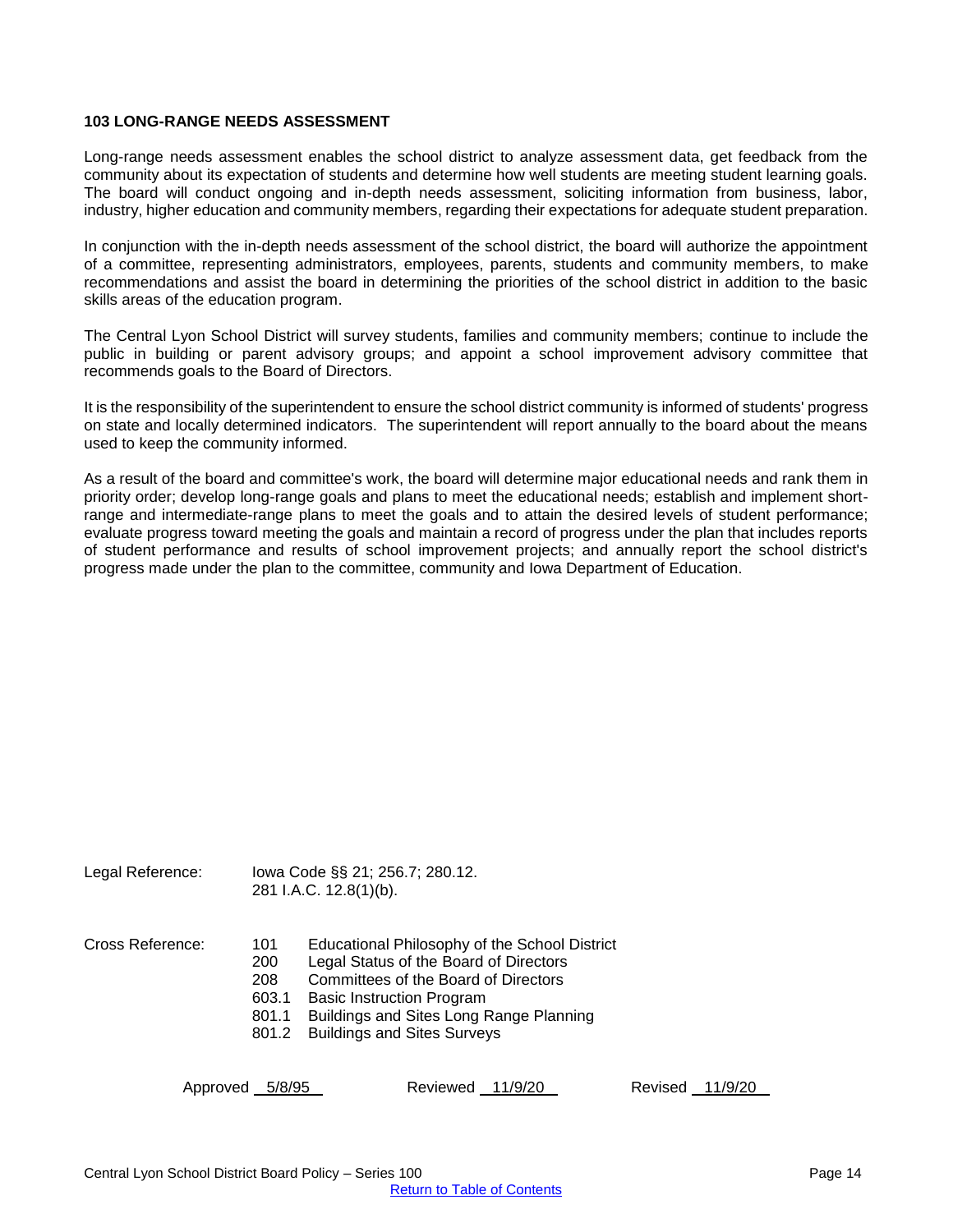## 103.R1 LONG-RANGE NEEDS ASSESSMENT

<span id="page-14-0"></span>The school district's long range needs assessment process includes these items:

- provisions for collecting, analyzing and reporting information derived from local, state and national sources;
- provisions for reviewing information acquired on the following:
	- o state indicators and other locally determined indicators,
	- o locally established student learning goals,
	- o specific data collection required by state and federal programs;
- provisions for collecting and analyzing assessment data on the following:
	- o state indicators,
	- o locally determined indicators,
	- o locally established student learning goals.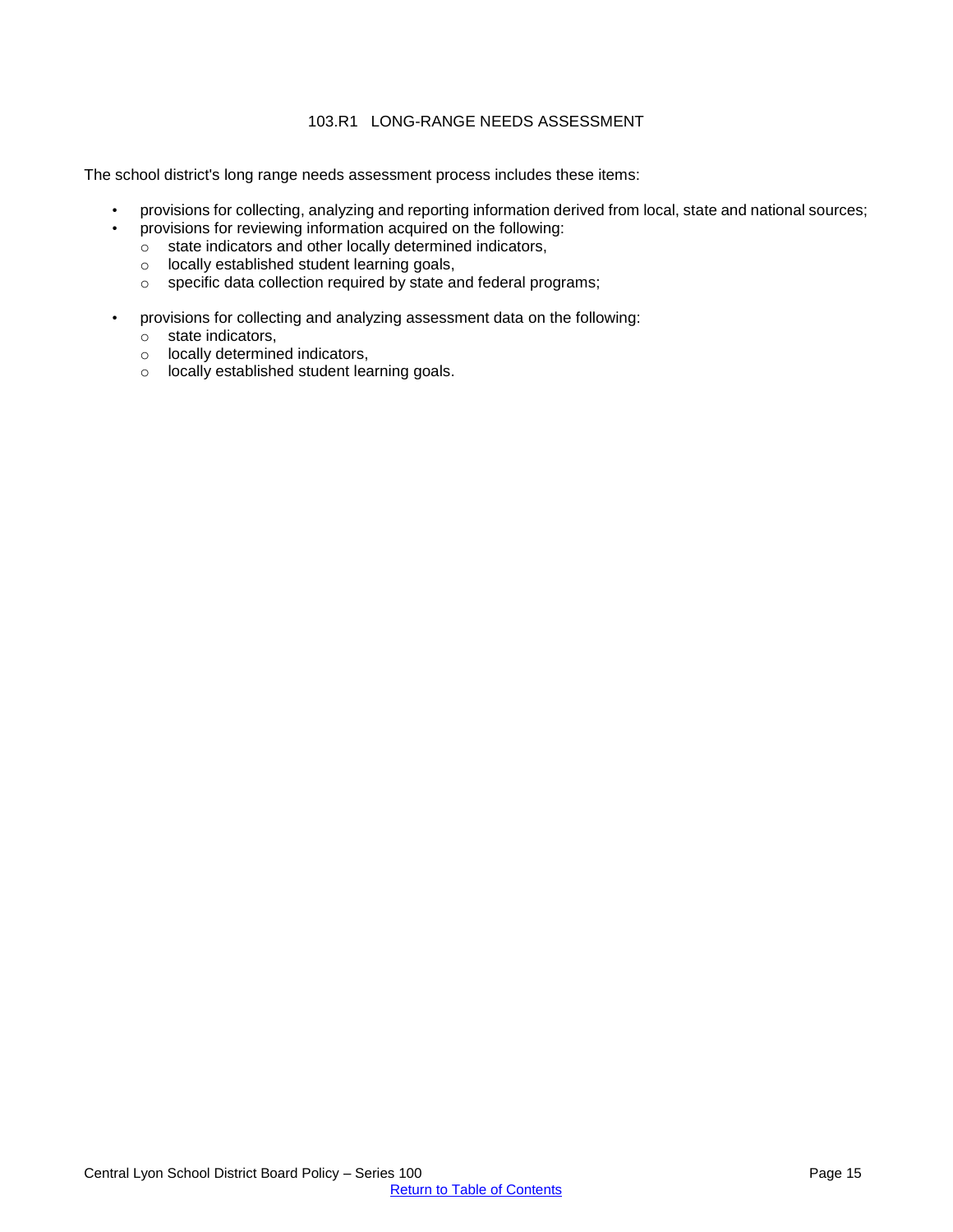## <span id="page-15-0"></span>**104 ANTI-BULLYING/ANTI-HARASSMENT POLICY**

The Central Lyon Community School District is committed to providing all students, employees, and volunteers with a safe and civil school environment in which all members of the school community are treated with dignity and respect. Bullying and/or harassing behavior can seriously disrupt the ability of school employees to maintain a safe and civil environment, and the ability of students to learn and succeed.

Bullying and/or harassment of or by students, employees, and volunteers is against federal, state, and local policy and is not tolerated by the board.

Accordingly, school employees, volunteers, and students shall not engage in bullying or harassing behavior while on school property, while on school-owned or school-operated vehicles, while attending or participating in schoolsponsored or sanctioned activities, and while away from school grounds if the conduct materially interferes with the orderly operation of the educational environment or is likely to do so.

Complaints may be filed with the superintendent or superintendent's designee pursuant to the regulation accompanying this policy. Complaints will be investigated within a reasonable time frame.

A school employee, volunteer, or student, or a student's parent or guardian who promptly, reasonably, and in good faith reports an incident of bullying or harassment, in compliance with the procedures in the regulation, to the appropriate school official designated by the school district, shall be immune from civil or criminal liability relating to such report and to participation in any administrative or judicial proceeding resulting from or relating to the report.

#### **Retaliation Prohibited**

Individuals who knowingly file false bullying or harassment complaints and any person who gives false statements in an investigation may be subject to discipline by appropriate measures.

Any student found to have violated or retaliated in violation of this policy shall be subject to measures up to, and including, suspension and expulsion. Any school employee found to have violated or retaliated in violation of this policy shall be subject to measures up to, and including, termination of employment. Any school volunteer found to have violated or retaliated in violation of this policy shall be subject to measures up to, and including, removal from service and exclusion from school grounds.

#### **Definitions**

For the purposes of this policy, the defined words shall have the following meaning:

- "Electronic" means any communication involving the transmission of information by wire, radio, optic cable, electromagnetic, or other similar means. "Electronic" includes but is not limited to communication via electronic mail, internet-based communications, pager service, cell phones, and electronic text messaging. "Harassment" and "bullying" mean any repeated or potentially repeated electronic, written, verbal, or physical act or other ongoing conduct toward an individual based on any trait or characteristic of the individual which creates an objectively hostile school environment that meets one or more of the following conditions:
	- (1) Places the individual in reasonable fear of harm to the individual's person or property.
	- (2) Has a substantial detrimental effect on the individual's physical or mental health.
	- (3) Has the effect of substantially interfering with the individual's academic or career performance. Has the effect of substantially interfering with the individual's ability to participate in or benefit from the services, activities, or privileges provided by a school.
- "Trait or characteristic of the individual" includes but is not limited to age, color, creed, national origin, race, religion, marital status, sex, sexual orientation, gender identity, physical attributes, physical or mental ability or disability, ancestry, political party preference, political belief, socioeconomic status, or familial status.
- "Volunteer" means an individual who has regular, significant contact with students.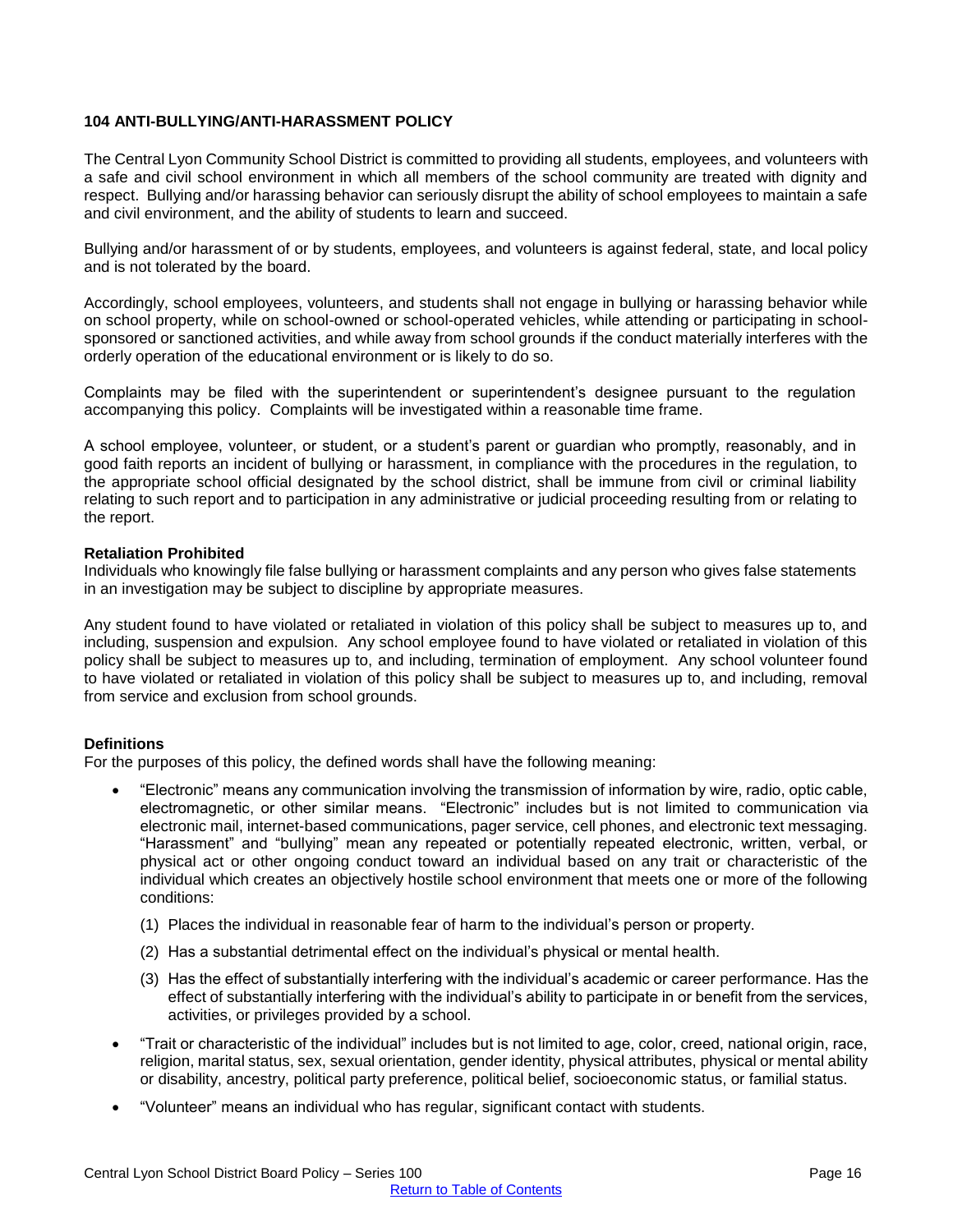## **Publication of Policy**

The board will annually publish this policy. The policy may be publicized by the following means:

- Inclusion in the student handbook,
- Inclusion in the employee handbook
- Inclusion in the registration materials
- Inclusion on the school or school district's web site,
- $\bullet$  (other)  $\qquad \qquad$

| Legal References: |                          | 20 U.S.C. §§ 1221-1234i.<br>29 U.S.C. § 794.<br>42 U.S.C. §§ 2000d-2000d-7.<br>42 U.S.C. §§ 12101 2et. seq.<br>lowa Code §§ 216.9; 280.28; 280.3.<br>281 I.A.C. 12.3(6).<br>Morse v. Frederick, 551 U.S. 393 (2007) |
|-------------------|--------------------------|---------------------------------------------------------------------------------------------------------------------------------------------------------------------------------------------------------------------|
| Cross References: | 102<br>502<br>503<br>506 | <b>Equal Educational Opportunity</b><br><b>Student Rights and Responsibilities</b><br><b>Student Discipline</b><br><b>Student Records</b>                                                                           |

Approved 6/11/07 Reviewed 11/9/20 Revised 2/10/20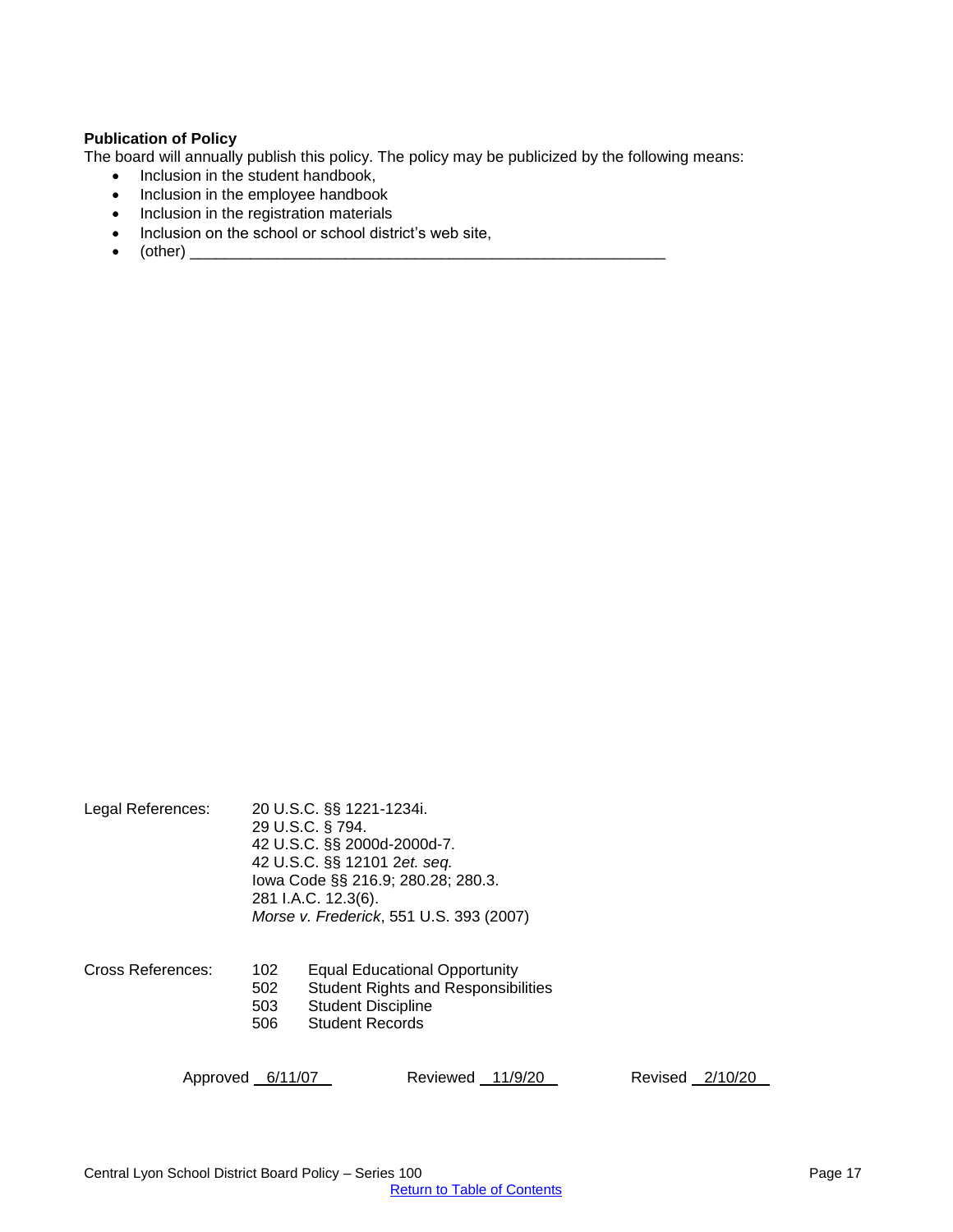#### 104.E1 COMPLAINT FORM (Discrimination, Anti-Bullying, and Anti-Harassment)

<span id="page-17-0"></span>

| Date of complaint:                                                                                                                                       |  |
|----------------------------------------------------------------------------------------------------------------------------------------------------------|--|
| Name of Complainant:                                                                                                                                     |  |
| Are you filling out this form for<br>yourself or someone else (please<br>identify the individual if you are<br>submitting on behalf of someone<br>else): |  |
| Who or what entity do you believe<br>discriminated against, harassed,<br>or bullied you (or someone else)?                                               |  |
| Date and place of alleged<br>incident(s):                                                                                                                |  |
|                                                                                                                                                          |  |
| Names of any witnesses (if any):                                                                                                                         |  |

Nature of discrimination, harassment, or bullying alleged (check all that apply):

| Age                    | <b>Physical Attribute</b>         | Sex                       |
|------------------------|-----------------------------------|---------------------------|
| <b>Disability</b>      | <b>Physical/Mental Ability</b>    | <b>Sexual Orientation</b> |
| <b>Familial Status</b> | <b>Political Belief</b>           | Socio-economic Background |
| Gender Identity        | <b>Political Party Preference</b> | Other - Please Specify:   |
| <b>Marital Status</b>  | Race/Color                        |                           |
| National Origin/Ethnic |                                   |                           |
| Background/Ancestry    | <b>Religion/Creed</b>             |                           |

In the space below, please describe what happened and why you believe that you or someone else has been discriminated against, harassed, or bullied. Please be as specific as possible and attach additional pages if necessary.

\_\_\_\_\_\_\_\_\_\_\_\_\_\_\_\_\_\_\_\_\_\_\_\_\_\_\_\_\_\_\_\_\_\_\_\_\_\_\_\_\_\_\_\_\_\_\_\_\_\_\_\_\_\_\_\_\_\_\_\_\_\_\_\_\_\_\_\_\_\_\_\_\_\_\_\_\_\_\_\_\_\_\_\_\_\_\_\_\_\_

\_\_\_\_\_\_\_\_\_\_\_\_\_\_\_\_\_\_\_\_\_\_\_\_\_\_\_\_\_\_\_\_\_\_\_\_\_\_\_\_\_\_\_\_\_\_\_\_\_\_\_\_\_\_\_\_\_\_\_\_\_\_\_\_\_\_\_\_\_\_\_\_\_\_\_\_\_\_\_\_\_\_\_\_\_\_\_\_\_\_

\_\_\_\_\_\_\_\_\_\_\_\_\_\_\_\_\_\_\_\_\_\_\_\_\_\_\_\_\_\_\_\_\_\_\_\_\_\_\_\_\_\_\_\_\_\_\_\_\_\_\_\_\_\_\_\_\_\_\_\_\_\_\_\_\_\_\_\_\_\_\_\_\_\_\_\_\_\_\_\_\_\_\_\_\_\_\_\_\_\_

\_\_\_\_\_\_\_\_\_\_\_\_\_\_\_\_\_\_\_\_\_\_\_\_\_\_\_\_\_\_\_\_\_\_\_\_\_\_\_\_\_\_\_\_\_\_\_\_\_\_\_\_\_\_\_\_\_\_\_\_\_\_\_\_\_\_\_\_\_\_\_\_\_\_\_\_\_\_\_\_\_\_\_\_\_\_\_\_\_\_

\_\_\_\_\_\_\_\_\_\_\_\_\_\_\_\_\_\_\_\_\_\_\_\_\_\_\_\_\_\_\_\_\_\_\_\_\_\_\_\_\_\_\_\_\_\_\_\_\_\_\_\_\_\_\_\_\_\_\_\_\_\_\_\_\_\_\_\_\_\_\_\_\_\_\_\_\_\_\_\_\_\_\_\_\_\_\_\_\_\_

I agree that all of the information on this form is accurate and true to the best of my knowledge.

Signature: \_\_\_\_\_\_\_\_\_\_\_\_\_\_\_\_\_\_\_\_\_\_\_\_\_\_\_\_\_\_\_\_\_\_\_\_\_ Date: \_\_\_\_\_\_\_\_\_\_\_\_\_\_\_\_\_\_\_\_\_\_\_\_\_\_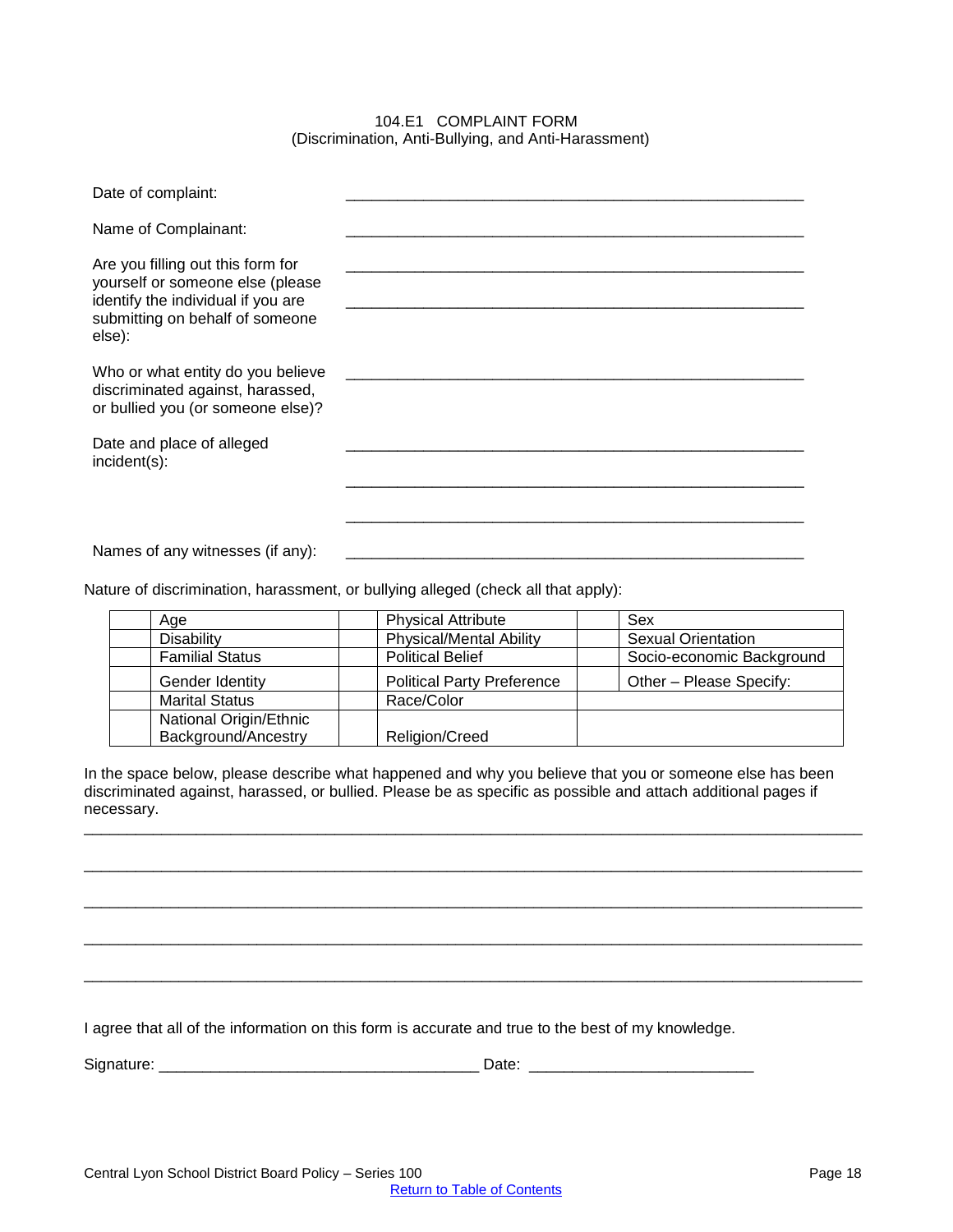## 104.E2 WITNESS DISCLOSURE FORM

<span id="page-18-0"></span>

| Name of Witness:<br>Date of interview:                                                |  |
|---------------------------------------------------------------------------------------|--|
| Date of initial complaint:                                                            |  |
| Name of Complainant (include<br>whether the Complainant is a<br>student or employee): |  |
| Date and place of alleged<br>incident(s):                                             |  |
|                                                                                       |  |

Nature of discrimination, harassment, or bullying alleged (check all that apply):

| Age                    | <b>Physical Attribute</b>         | Sex                       |
|------------------------|-----------------------------------|---------------------------|
| Disability             | <b>Physical/Mental Ability</b>    | <b>Sexual Orientation</b> |
| <b>Familial Status</b> | <b>Political Belief</b>           | Socio-economic Background |
| Gender Identity        | <b>Political Party Preference</b> | Other - Please Specify:   |
| <b>Marital Status</b>  | Race/Color                        |                           |
| National Origin/Ethnic |                                   |                           |
| Background/Ancestry    | Religion/Creed                    |                           |

\_\_\_\_\_\_\_\_\_\_\_\_\_\_\_\_\_\_\_\_\_\_\_\_\_\_\_\_\_\_\_\_\_\_\_\_\_\_\_\_\_\_\_\_\_\_\_\_\_\_\_\_\_\_\_\_\_\_\_\_\_\_\_\_\_\_\_\_\_\_\_\_\_\_\_\_\_\_\_\_\_\_\_\_\_\_\_\_\_ \_\_\_\_\_\_\_\_\_\_\_\_\_\_\_\_\_\_\_\_\_\_\_\_\_\_\_\_\_\_\_\_\_\_\_\_\_\_\_\_\_\_\_\_\_\_\_\_\_\_\_\_\_\_\_\_\_\_\_\_\_\_\_\_\_\_\_\_\_\_\_\_\_\_\_\_\_\_\_\_\_\_\_\_\_\_\_\_\_\_ \_\_\_\_\_\_\_\_\_\_\_\_\_\_\_\_\_\_\_\_\_\_\_\_\_\_\_\_\_\_\_\_\_\_\_\_\_\_\_\_\_\_\_\_\_\_\_\_\_\_\_\_\_\_\_\_\_\_\_\_\_\_\_\_\_\_\_\_\_\_\_\_\_\_\_\_\_\_\_\_\_\_\_\_\_\_\_\_\_\_ \_\_\_\_\_\_\_\_\_\_\_\_\_\_\_\_\_\_\_\_\_\_\_\_\_\_\_\_\_\_\_\_\_\_\_\_\_\_\_\_\_\_\_\_\_\_\_\_\_\_\_\_\_\_\_\_\_\_\_\_\_\_\_\_\_\_\_\_\_\_\_\_\_\_\_\_\_\_\_\_\_\_\_\_\_\_\_\_\_\_ \_\_\_\_\_\_\_\_\_\_\_\_\_\_\_\_\_\_\_\_\_\_\_\_\_\_\_\_\_\_\_\_\_\_\_\_\_\_\_\_\_\_\_\_\_\_\_\_\_\_\_\_\_\_\_\_\_\_\_\_\_\_\_\_\_\_\_\_\_\_\_\_\_\_\_\_\_\_\_\_\_\_\_\_\_\_\_\_\_\_ \_\_\_\_\_\_\_\_\_\_\_\_\_\_\_\_\_\_\_\_\_\_\_\_\_\_\_\_\_\_\_\_\_\_\_\_\_\_\_\_\_\_\_\_\_\_\_\_\_\_\_\_\_\_\_\_\_\_\_\_\_\_\_\_\_\_\_\_\_\_\_\_\_\_\_\_\_\_\_\_\_\_\_\_\_\_\_\_\_\_ \_\_\_\_\_\_\_\_\_\_\_\_\_\_\_\_\_\_\_\_\_\_\_\_\_\_\_\_\_\_\_\_\_\_\_\_\_\_\_\_\_\_\_\_\_\_\_\_\_\_\_\_\_\_\_\_\_\_\_\_\_\_\_\_\_\_\_\_\_\_\_\_\_\_\_\_\_\_\_\_\_\_\_\_\_\_\_\_\_\_

\_\_\_\_\_\_\_\_\_\_\_\_\_\_\_\_\_\_\_\_\_\_\_\_\_\_\_\_\_\_\_\_\_\_\_\_\_\_\_\_\_\_\_\_\_\_\_\_\_\_\_\_\_\_\_\_\_\_\_\_\_\_\_\_\_\_\_\_\_\_\_\_\_\_\_\_\_\_\_\_\_\_\_\_\_\_\_\_\_ \_\_\_\_\_\_\_\_\_\_\_\_\_\_\_\_\_\_\_\_\_\_\_\_\_\_\_\_\_\_\_\_\_\_\_\_\_\_\_\_\_\_\_\_\_\_\_\_\_\_\_\_\_\_\_\_\_\_\_\_\_\_\_\_\_\_\_\_\_\_\_\_\_\_\_\_\_\_\_\_\_\_\_\_\_\_\_\_\_\_ \_\_\_\_\_\_\_\_\_\_\_\_\_\_\_\_\_\_\_\_\_\_\_\_\_\_\_\_\_\_\_\_\_\_\_\_\_\_\_\_\_\_\_\_\_\_\_\_\_\_\_\_\_\_\_\_\_\_\_\_\_\_\_\_\_\_\_\_\_\_\_\_\_\_\_\_\_\_\_\_\_\_\_\_\_\_\_\_\_\_ \_\_\_\_\_\_\_\_\_\_\_\_\_\_\_\_\_\_\_\_\_\_\_\_\_\_\_\_\_\_\_\_\_\_\_\_\_\_\_\_\_\_\_\_\_\_\_\_\_\_\_\_\_\_\_\_\_\_\_\_\_\_\_\_\_\_\_\_\_\_\_\_\_\_\_\_\_\_\_\_\_\_\_\_\_\_\_\_\_\_

## Description of incident witnessed:

Additional information:

I agree that all of the information on this form is accurate and true to the best of my knowledge.

| $\sim$ | -     |
|--------|-------|
| אכ     | . .   |
| .      | - --- |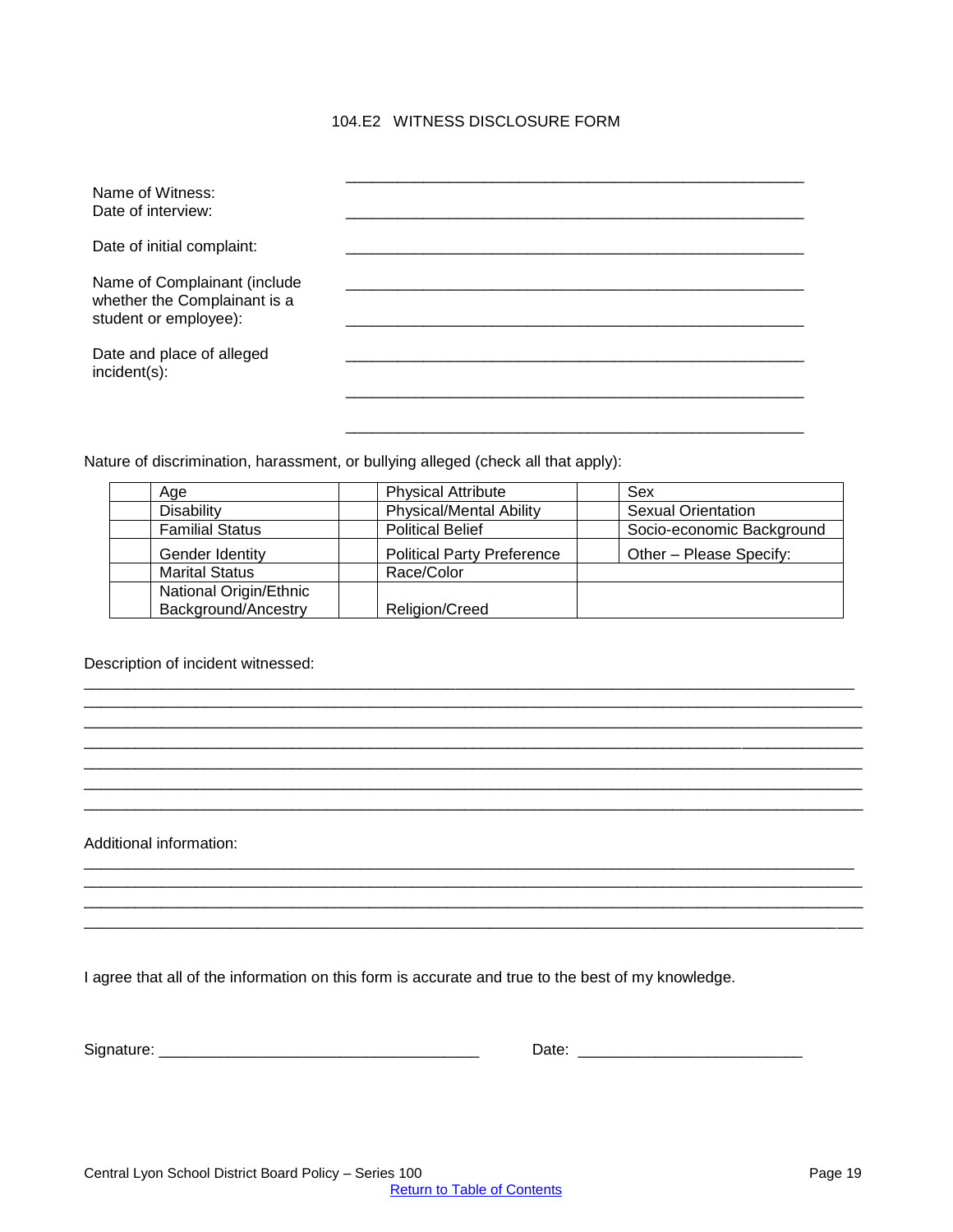# 104.E3 DISPOSITION OF COMPLAINT FORM

<span id="page-19-0"></span>

| Date:                                                                                 |  |
|---------------------------------------------------------------------------------------|--|
| Date of initial complaint:                                                            |  |
| Name of Complainant (include<br>whether the Complainant is a<br>student or employee): |  |
| Date and place of alleged<br>$incident(s)$ :                                          |  |
|                                                                                       |  |
| Name of Respondent (include<br>whether the Respondent is a<br>student or employee):   |  |

Nature of discrimination, harassment, or bullying alleged (check all that apply):

| Age                    | <b>Physical Attribute</b>         | Sex                       |
|------------------------|-----------------------------------|---------------------------|
| <b>Disability</b>      | <b>Physical/Mental Ability</b>    | <b>Sexual Orientation</b> |
| <b>Familial Status</b> | <b>Political Belief</b>           | Socio-economic Background |
| Gender Identity        | <b>Political Party Preference</b> | Other - Please Specify:   |
| <b>Marital Status</b>  | Race/Color                        |                           |
| National Origin/Ethnic |                                   |                           |
| Background/Ancestry    | Religion/Creed                    |                           |

\_\_\_\_\_\_\_\_\_\_\_\_\_\_\_\_\_\_\_\_\_\_\_\_\_\_\_\_\_\_\_\_\_\_\_\_\_\_\_\_\_\_\_\_\_\_\_\_\_\_\_\_\_\_\_\_\_\_\_\_\_\_\_\_\_\_\_\_\_\_\_\_\_\_\_\_\_\_\_\_\_\_\_\_\_\_\_\_\_ \_\_\_\_\_\_\_\_\_\_\_\_\_\_\_\_\_\_\_\_\_\_\_\_\_\_\_\_\_\_\_\_\_\_\_\_\_\_\_\_\_\_\_\_\_\_\_\_\_\_\_\_\_\_\_\_\_\_\_\_\_\_\_\_\_\_\_\_\_\_\_\_\_\_\_\_\_\_\_\_\_\_\_\_\_\_\_\_\_\_ \_\_\_\_\_\_\_\_\_\_\_\_\_\_\_\_\_\_\_\_\_\_\_\_\_\_\_\_\_\_\_\_\_\_\_\_\_\_\_\_\_\_\_\_\_\_\_\_\_\_\_\_\_\_\_\_\_\_\_\_\_\_\_\_\_\_\_\_\_\_\_\_\_\_\_\_\_\_\_\_\_\_\_\_\_\_\_\_\_\_

\_\_\_\_\_\_\_\_\_\_\_\_\_\_\_\_\_\_\_\_\_\_\_\_\_\_\_\_\_\_\_\_\_\_\_\_\_\_\_\_\_\_\_\_\_\_\_\_\_\_\_\_\_\_\_\_\_\_\_\_\_\_\_\_\_\_\_\_\_\_\_\_\_\_\_\_\_\_\_\_\_\_\_\_\_\_\_\_\_\_

\_\_\_\_\_\_\_\_\_\_\_\_\_\_\_\_\_\_\_\_\_\_\_\_\_\_\_\_\_\_\_\_\_\_\_\_\_\_\_\_\_\_\_\_\_\_\_\_\_\_\_\_\_\_\_\_\_\_\_\_\_\_\_\_\_\_\_\_\_\_\_\_\_\_\_\_\_\_\_\_\_\_\_\_\_\_\_\_\_\_ \_\_\_\_\_\_\_\_\_\_\_\_\_\_\_\_\_\_\_\_\_\_\_\_\_\_\_\_\_\_\_\_\_\_\_\_\_\_\_\_\_\_\_\_\_\_\_\_\_\_\_\_\_\_\_\_\_\_\_\_\_\_\_\_\_\_\_\_\_\_\_\_\_\_\_\_\_\_\_\_\_\_\_\_\_\_\_\_\_

Summary of Investigation:

I agree that all of the information on this form is accurate and true to the best of my knowledge.

| Signature: |  |
|------------|--|
|            |  |

Signature: \_\_\_\_\_\_\_\_\_\_\_\_\_\_\_\_\_\_\_\_\_\_\_\_\_\_\_\_\_\_\_\_\_\_\_\_\_ Date: \_\_\_\_\_\_\_\_\_\_\_\_\_\_\_\_\_\_\_\_\_\_\_\_\_\_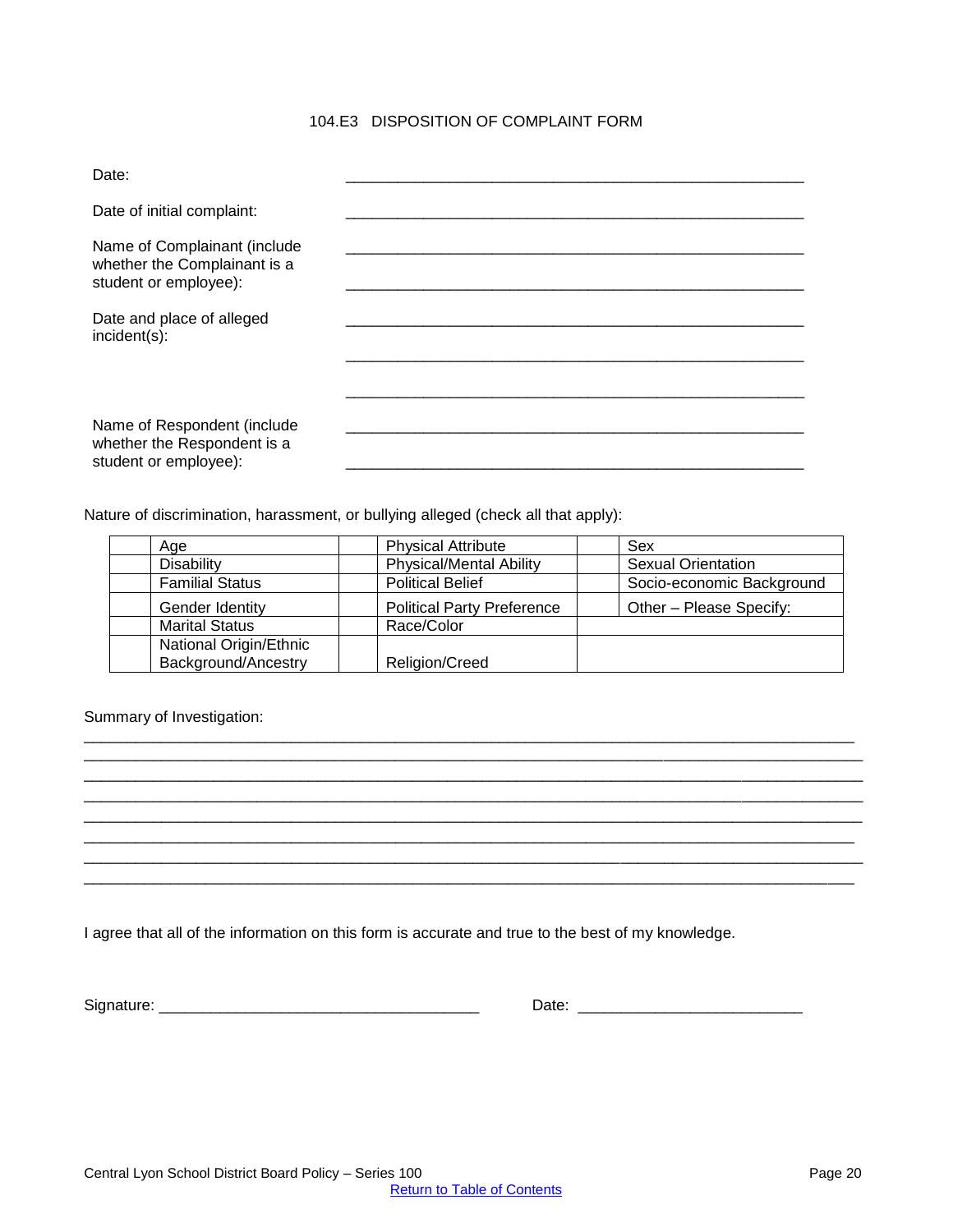## 104.R1 ANTI-BULLYING/ANTI-HARASSMENT INVESTIGATION PROCEDURES

## <span id="page-20-0"></span>**Filing a Complaint**

An individual who believes that the individual has been harassed or bullied may file a complaint with the superintendent or superintendent's designee. The complaint form is available [within this document in policy 104.E1,](#page-17-0) as well as on the Central Lyon website, [www.centrallyon.org](http://www.centrallyon.org/) [> Parent Info > Annual Notices.](https://www.centrallyon.org/vnews/display.v/SEC/Parent%20Info%7CAnnual%20Notices) An alternate investigator will be designated in the event it is claimed that the superintendent or superintendent's designee committed the alleged bullying or harassment or some other conflict of interest exists. Complaints shall be filed within 180 days of the event giving rise to the complaint or from the date the Complainant could reasonably become aware of such occurrence. The Complainant will state the nature of the complaint and the remedy requested. The Complainant shall receive assistance as needed.

#### **Investigation**

The school district will promptly and reasonably investigate allegations of bullying or harassment upon receipt of a written complaint. The building principal (hereinafter "Investigator") will be responsible for handling all complaints alleging bullying or harassment.

The investigation may include, but is not limited to the following:

- Interviews with the Complainant and the individual named in the complaint ("Respondent")
- A request for the Complainant to provide a written statement regarding the nature of the complaint;
- A request for the Respondent to provide a written statement;
- Interviews with witnesses identified during the course of the investigation;
- A request for witnesses identified during the course of the investigation to provide a written statement; and
- Review and collection of documentation or information deemed relevant to the investigation.

The Investigator shall consider the totality of circumstances presented in determining whether conduct objectively constitutes bullying or harassment as defined in Board policy. Upon completion of the investigation, the Investigator shall issue a report with respect to the findings, and provide a copy of the report to the appropriate building principal or Superintendent if the investigation involved the building principal

The complaint and identity of the Complainant, Respondent, or witnesses will only be disclosed as reasonably necessary in connection with the investigation or as required by law or policy. Similarly, evidence uncovered in the investigation shall be kept confidential to the extent reasonably possible.

Additional suggestions for administrative procedures regarding this policy include:

- Organizing training programs for students, school employees, and volunteers regarding how to recognize bullying and harassing behavior and what to do if this behavior is witnessed; and
- Developing a process for evaluating the effectiveness of this policy in reducing bullying and harassing behavior.

#### **Decision**

The investigator, building principal or superintendent, depending on the individuals involved, shall inform the Complainant and the accused about the outcome of the investigation. If, after an investigation, a student is found to be in violation of the policy, the student shall be disciplined by appropriate measures, which may include suspension and expulsion. If after an investigation a school employee is found to be in violation of this policy, the employee shall be disciplined by appropriate measures, which may include termination. If after an investigation a school volunteer is found to be in violation of this policy, the volunteer shall be subject to appropriate measures, which may include exclusion from school grounds.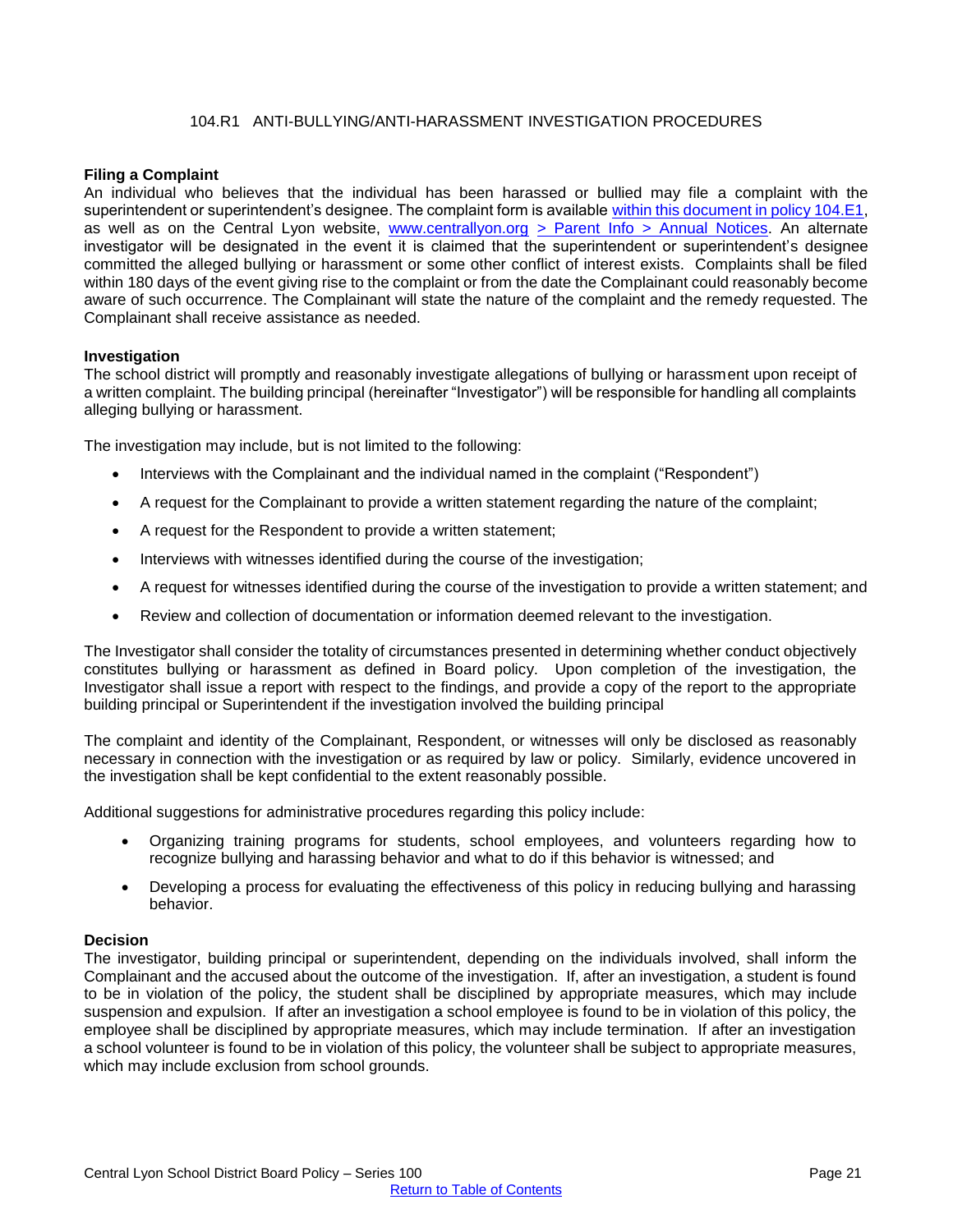Individuals who knowingly file false bullying and/or harassment complaints and any person who gives false statements in an investigation may be subject to discipline by appropriate measures, as shall any person who is found to have retaliated against another in violation of this policy. Any student found to have retaliated in violation of this policy shall be subject to measures up to, and including, suspension and expulsion. Any school employee found to have retaliated in violation of this policy shall be subject to measures up to, and including, termination of employment. Any school volunteer found to have retaliated in violation of this policy shall be subject to measures up to, and including, exclusion from school grounds.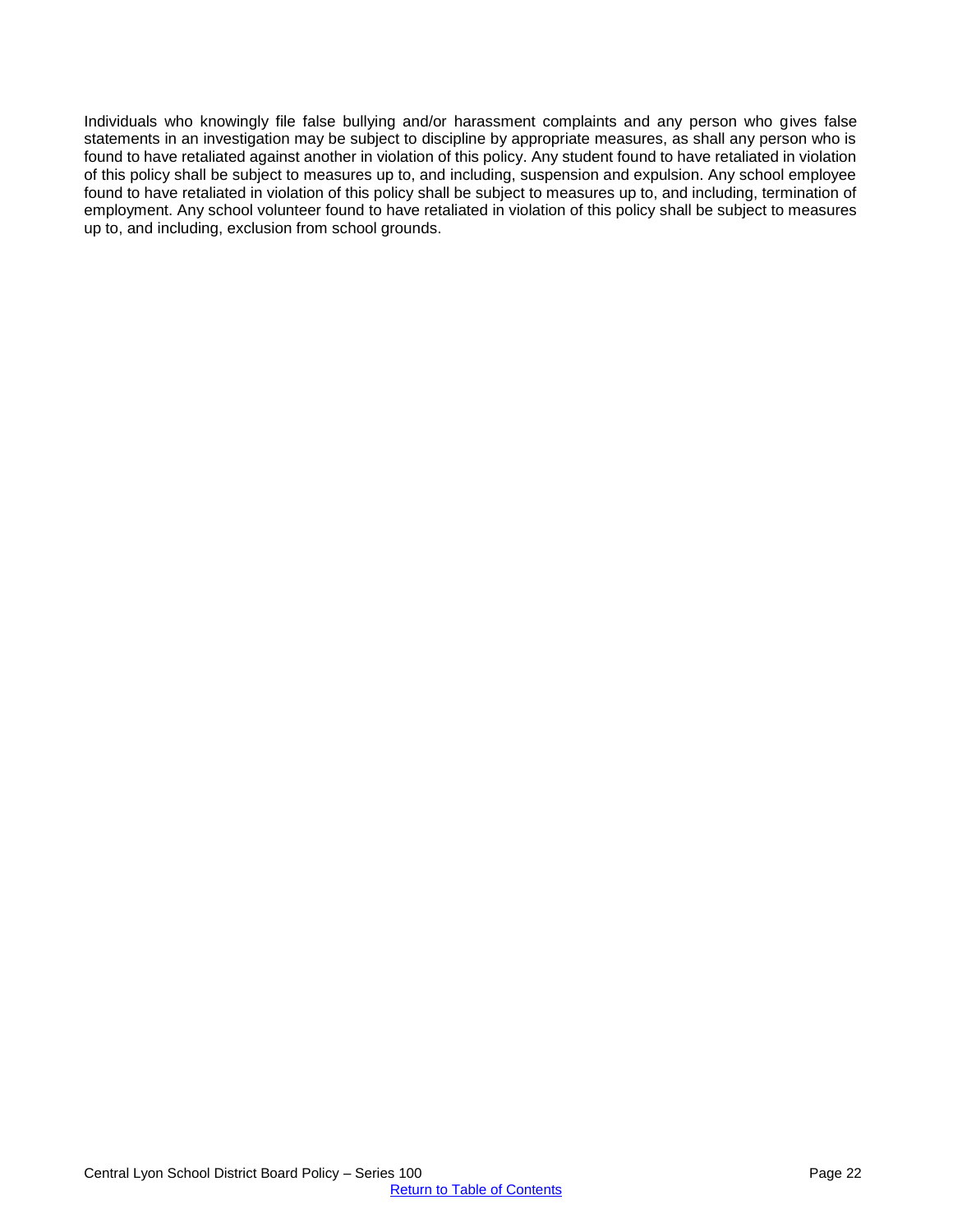#### <span id="page-22-0"></span>**105 ASSISTANCE ANIMALS**

It is the policy of Central Lyon to foster an equal education environment for all students, employees and community members within the district. The purpose of this policy is to provide guidance to the district on the proper use of assistance animals while on district property. The district shall allow the use of qualified service animals to accompany individuals with disabilities in all areas of district buildings where the public is normally allowed to go. This can include classrooms, cafeteria and school buses. Individuals with disabilities are people who have a physical or mental impairment that substantially limits one or more major life activities. Service animals are dogs and in some instances miniature horses trained to do work or perform tasks for individuals with disabilities.

Service animals must be current on all required vaccinations. Service animals also must be under control while on district grounds. The animal may be under control by either the individual with a disability, or a handler of the service animal. Under control means harnessed, leashed or tethered, unless these devices interfere with the animal's work, in which case under voice or other directive control.

#### **Establishing the Need for a Service Animal**

When no prior notice is given to the district of the use of a service assistive animal, the Superintendent and/or school administrators are permitted to ask the following questions: *"Do you need/require this animal because of a disability?"* 

If the animal's trained tasks are not readily apparent, the administrator may ask: *"What work or task has the animal been trained to perform?"*

#### **Service Animals in Training**

Assuming the handler and animal are otherwise allowed, individuals who train service animals will also be allowed access with their service animal in training to public areas of district buildings and property. The service animal in training is expected to abide by the same requirements as a service animal.

#### **Exclusion of Service Animals**

In certain limited circumstances, it may be reasonable to exclude the use of a service animal from district property. The Superintendent is permitted to exclude service animals from district buildings and property in the following circumstances: The presence of the animal poses a direct threat to the health and safety of others; the owner or handler is unable to control the animal; the animal is not house broken; the presence of the animal significantly disrupts or interferes with the educational process; or the presence of the animal would require a fundamental alteration to the program. If a service animal is properly excluded from district property, the district shall provide the student served by the animal the opportunity to participate in the program, service or activity without having the service animal on district property.

| Legal References: | 29 U.S.C. §794<br>42 U.S.C. §12132<br>28 C.F.R. 35<br>lowa Code §216C |                          |          |         |          |
|-------------------|-----------------------------------------------------------------------|--------------------------|----------|---------|----------|
| Cross References: | 606.3                                                                 | Animals in the Classroom |          |         |          |
| Approved          | 11/9/20                                                               | Reviewed                 | 11/15/21 | Revised | 11/15/21 |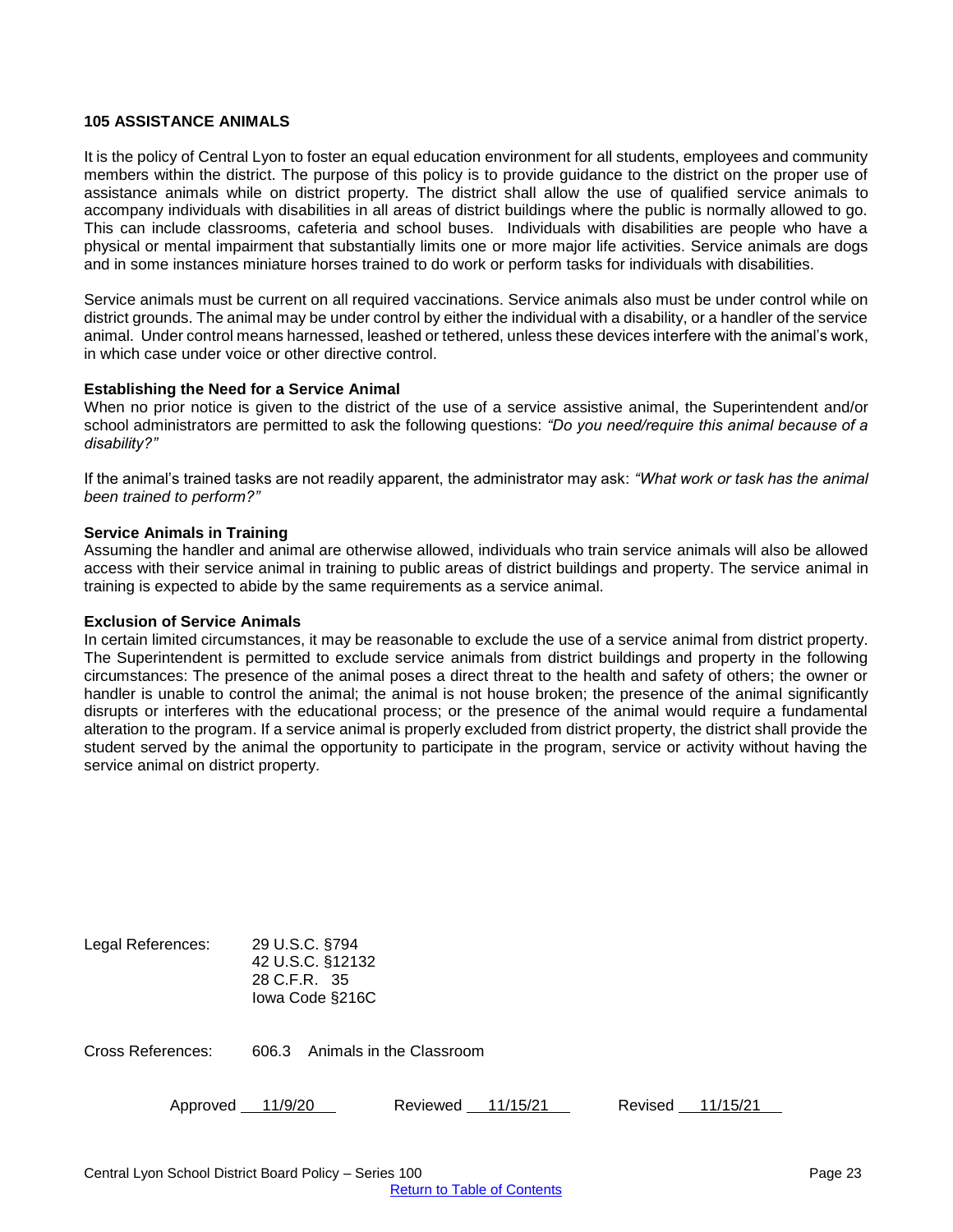#### <span id="page-23-0"></span>**106 DISCRIMINATION AND HARASSMENT BASED ON SEX PROHIBITED**

In accordance with Title IX of the Education Amendments Act of 1972, the Central Lyon Community School District prohibits sex discrimination, including sexual harassment as defined by the regulations implementing Title IX (34 C.F.R. § 106.30), against any individual participating in any education program or activity of the District. This prohibition on discrimination applies to students, employees, and applicants for employment.

The Board authorizes the Superintendent to adopt procedures for any individual to report sexual harassment to the District's Title IX Coordinator, for the provision of supportive measures to anyone who has been subjected to sexual harassment whether or not they proceed with a formal complaint under those procedures, and for the investigation and resolution of such complaints, as required by Title IX. This Title IX grievance process shall be used to respond to all complaints of sexual harassment that fall within the scope of Title IX. For complaints of sexual harassment that do not fall within the scope of Title IX, the District may still offer supportive measures to the subject of such conduct and shall apply any other policy or procedure applicable to the alleged conduct.

Any individual with questions about the District's Title IX policy and procedures, or who would like to make a report or file a formal complaint of sex discrimination or sexual harassment may contact the District's designated Title Coordinator, Amanda Jorth, Central Lyon CSD, 1010 S. Greene St., Rock Rapids, IA 51246, (712) 472-2664, [ajorth@rvcsd.org.](mailto:ajorth@rvcsd.org)

Retaliation against a person who made a report or complaint of sexual harassment, assisted, or participated in any manner in an investigation or resolution of a sexual harassment report or complaint is strictly prohibited. Retaliation includes threats, coercion, discrimination, intimidation, reprisals, and/or adverse actions related to employment or education. Any individual who believed they have been retaliated against in violation of this Policy should immediately contact the District's Title IX Coordinator.

Legal References: 20 U.S.C. § 1681 *et seq.*

Approved 11/9/20 Reviewed 11/9/20 Revised 11/9/20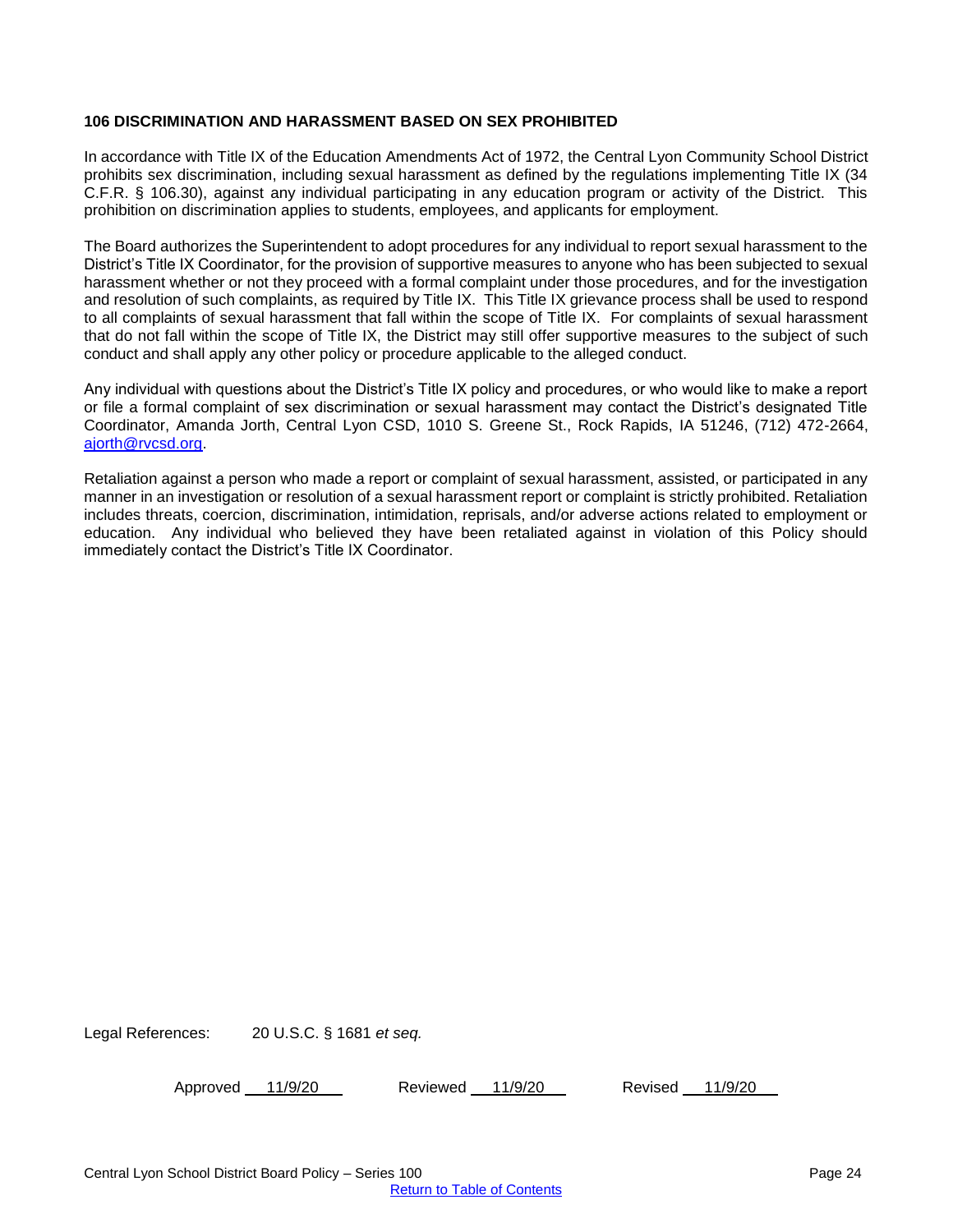#### <span id="page-24-0"></span>**107 SEX OFFENDERS**

Pursuant to Iowa law, an individual required to register on the Iowa Sex Offender Registry for a conviction involving a sex offense against a minor ("registrant") is prohibited from being on school property or in any school vehicle. The only exceptions are as follows:

- A registrant who is a parent or legal guardian of a minor is allowed on school property solely during the period of time reasonably necessary to transport the parent's own minor child or legal guardian's own ward to or from a place on school property.
- A registrant who is legally entitled to vote shall be allowed on school property solely for the period of time reasonably necessary to exercise the right to vote in a public election if the polling location of the offender is located on school property.
- A registrant who is a student on the Sex Offender Registry must have board approval to attend a particular school.

Written permission may be obtained to attend a specific event or to speak to school personnel from the school administrator or the school administrator's designee. To request written permission, the registrant must complete and submit the Registrant Request Form. The form can be obtained by contacting the administrative office by telephone or email. This provision does not apply to a registrant requesting permission to be on school property in his or her role as employee, contractor, vendor, or volunteer. No written exception is allowed for operating, managing, be employed by, or acting as a contractor or volunteer on school property.

Legal Reference: Iowa Code 692A

Approved 11/14/16 Reviewed 11/9/20 Revised 11/14/16